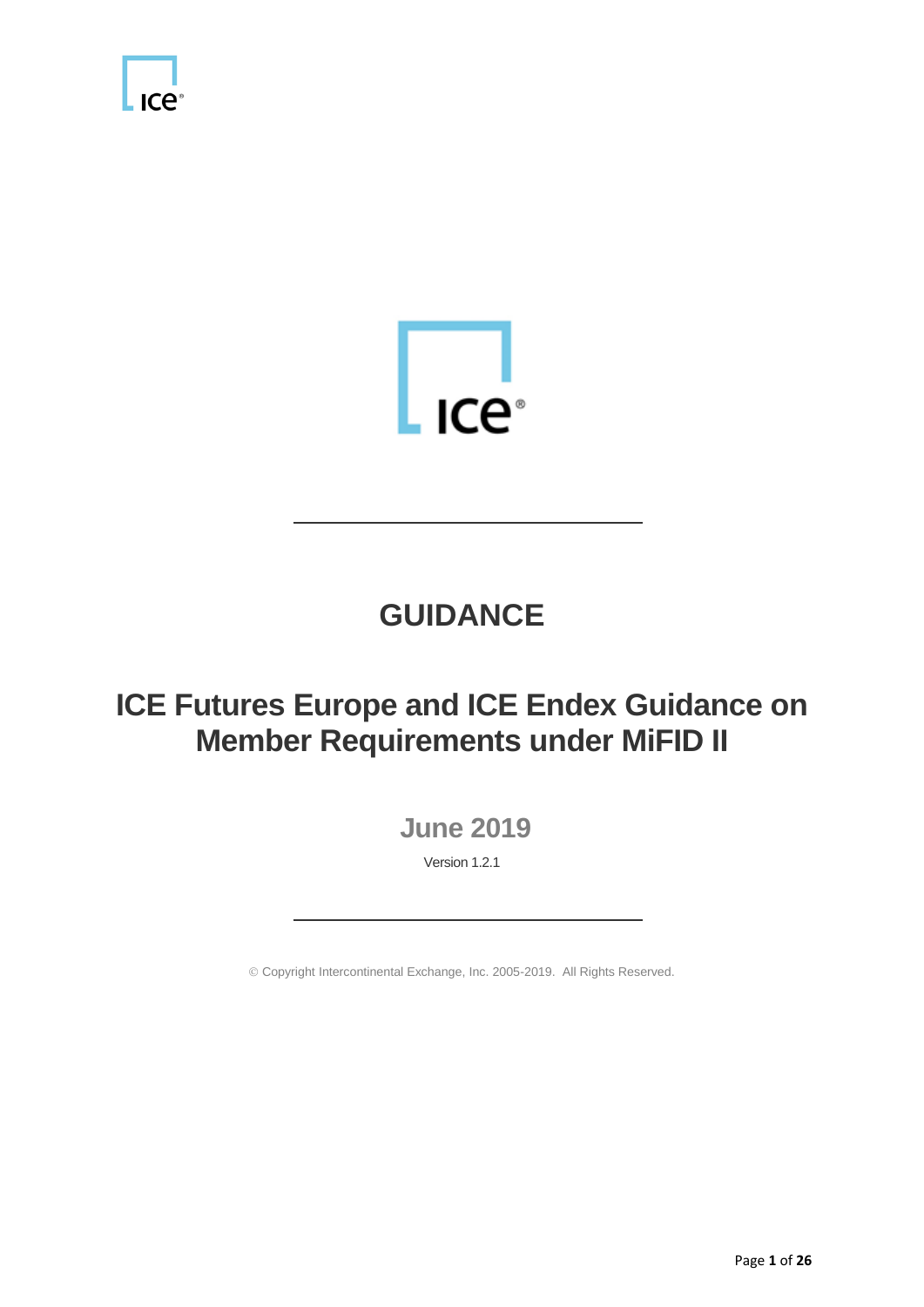

### **Contents**

| $\mathbf{1}$   |       |  |  |
|----------------|-------|--|--|
|                | 1.1   |  |  |
|                | 1.2   |  |  |
|                | 1.3   |  |  |
|                | 1.4   |  |  |
| $\overline{2}$ |       |  |  |
|                | 2.1   |  |  |
|                | 2.2   |  |  |
|                | 2.2.1 |  |  |
|                | 2.2.2 |  |  |
|                | 2.3   |  |  |
|                | 2.3.1 |  |  |
|                | 2.4   |  |  |
| $\overline{3}$ |       |  |  |
|                | 3.1   |  |  |
|                | 3.2   |  |  |
|                | 3.3   |  |  |
|                | 3.4   |  |  |
|                | 3.5   |  |  |
|                | 3.6   |  |  |
|                | 3.7   |  |  |
|                | 3.8   |  |  |
| 4              |       |  |  |
|                | 4.1   |  |  |
|                | 4.2   |  |  |
|                | 4.3   |  |  |
| 5              |       |  |  |
|                | 5.1   |  |  |
|                | 5.2   |  |  |
|                | 5.2.1 |  |  |
|                | 5.2.2 |  |  |
|                | 5.2.3 |  |  |
|                | 5.2.4 |  |  |
|                | 5.2.5 |  |  |
|                | 5.3   |  |  |
|                | 5.4   |  |  |
|                | 5.4.1 |  |  |
|                | 5.4.2 |  |  |
|                | 5.5   |  |  |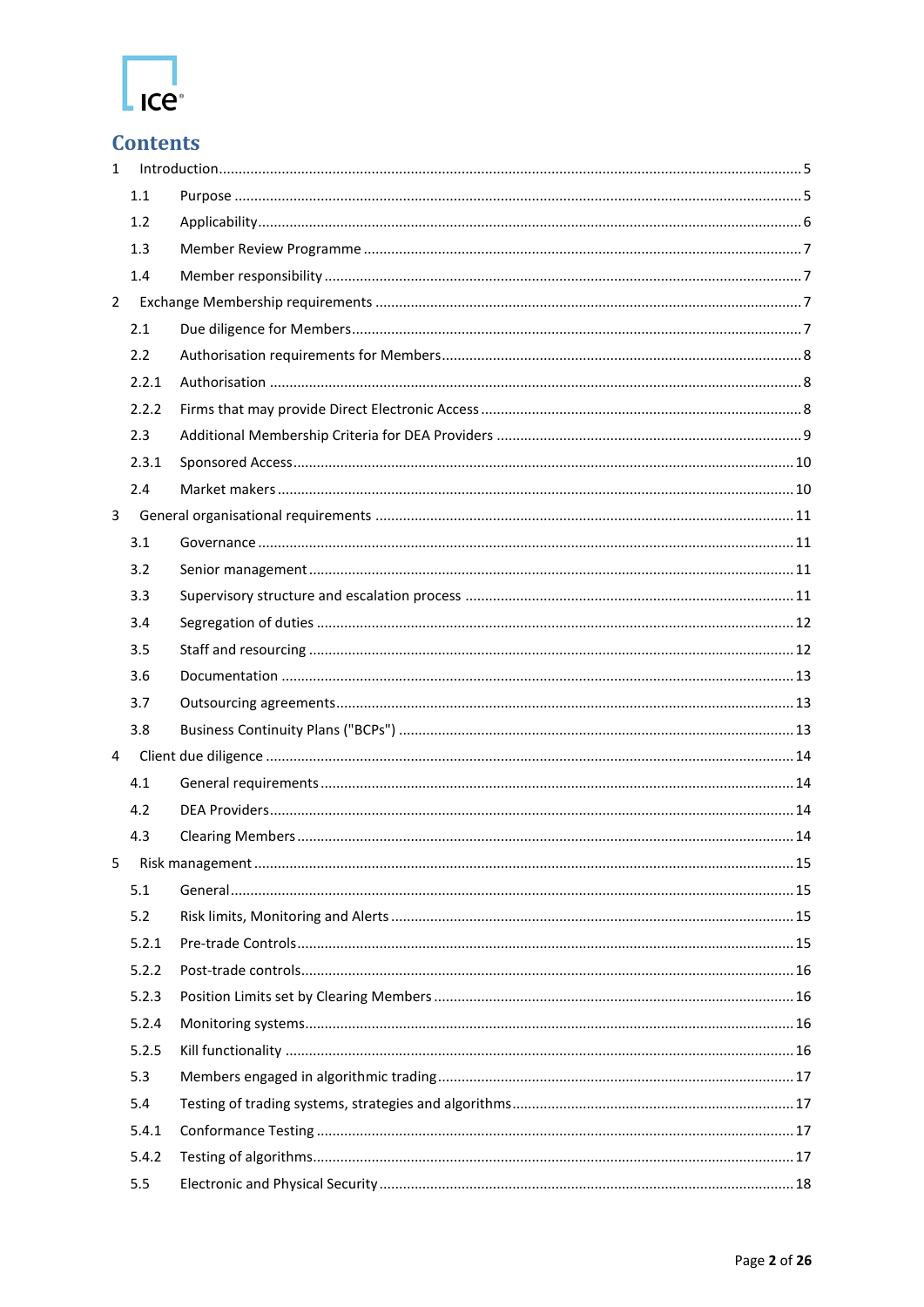# Ice<sup>®</sup>

|    | 5.6  |  |  |  |  |
|----|------|--|--|--|--|
| 6  |      |  |  |  |  |
|    | 6.1  |  |  |  |  |
|    | 6.2  |  |  |  |  |
|    | 6.3  |  |  |  |  |
|    | 6.4  |  |  |  |  |
|    | 6.5  |  |  |  |  |
|    | 6.6  |  |  |  |  |
|    | 6.7  |  |  |  |  |
|    | 6.8  |  |  |  |  |
| 7  |      |  |  |  |  |
| 8  |      |  |  |  |  |
| 9  |      |  |  |  |  |
| 10 |      |  |  |  |  |
|    | 10.1 |  |  |  |  |
|    | 10.2 |  |  |  |  |
|    | 10.3 |  |  |  |  |
|    | 10.4 |  |  |  |  |
|    | 10.5 |  |  |  |  |
|    | 10.6 |  |  |  |  |
|    | 10.7 |  |  |  |  |
| 11 |      |  |  |  |  |
| 12 |      |  |  |  |  |
|    |      |  |  |  |  |
|    |      |  |  |  |  |
|    |      |  |  |  |  |
|    |      |  |  |  |  |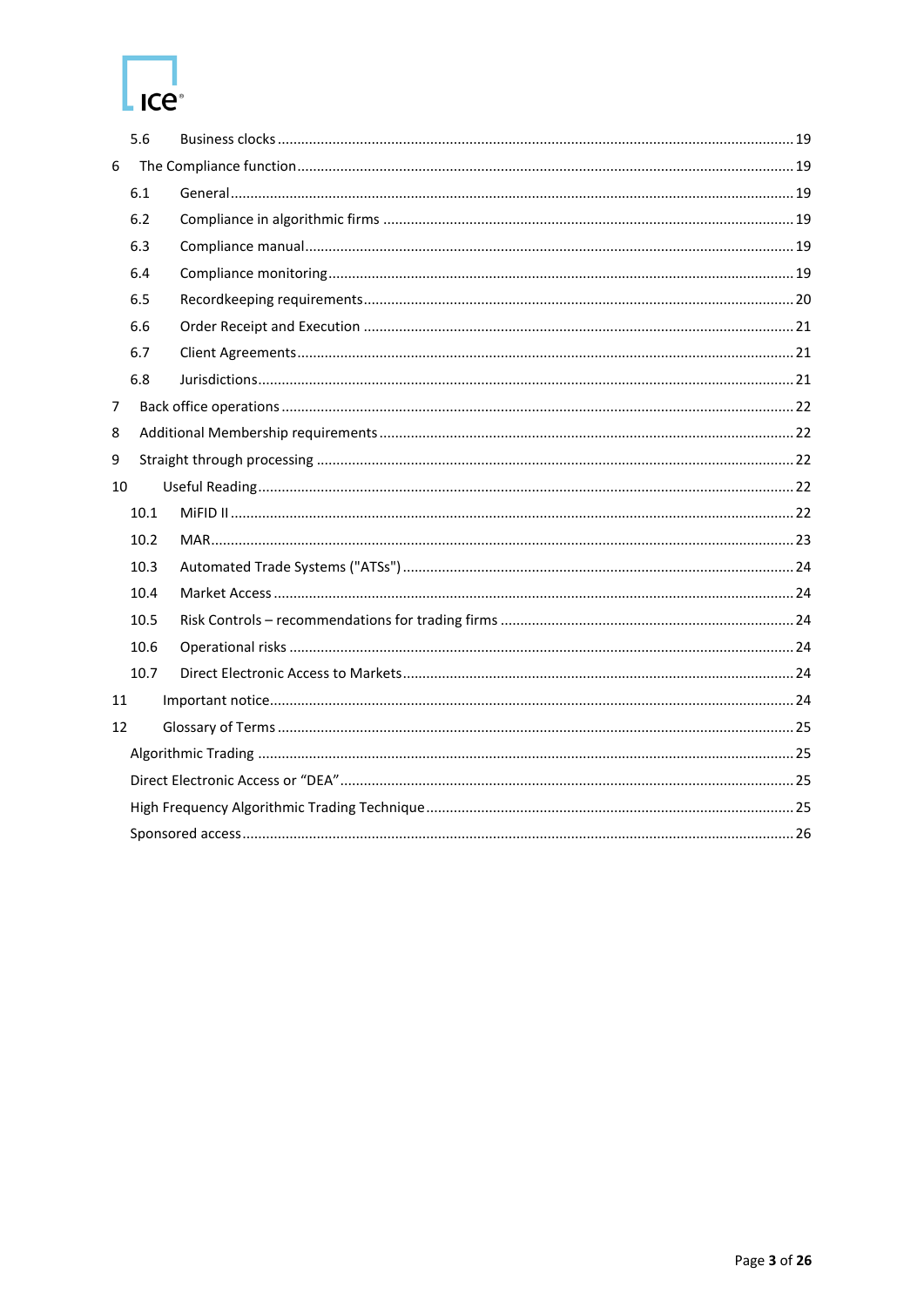

**Members are advised that this document is not intended to be a definitive guide as their obligations under MiFID II. Members should seek their own legal advice with respect to ensuring they fully comply with all applicable MiFID II requirements. Please see the Important Notice in Section 11.**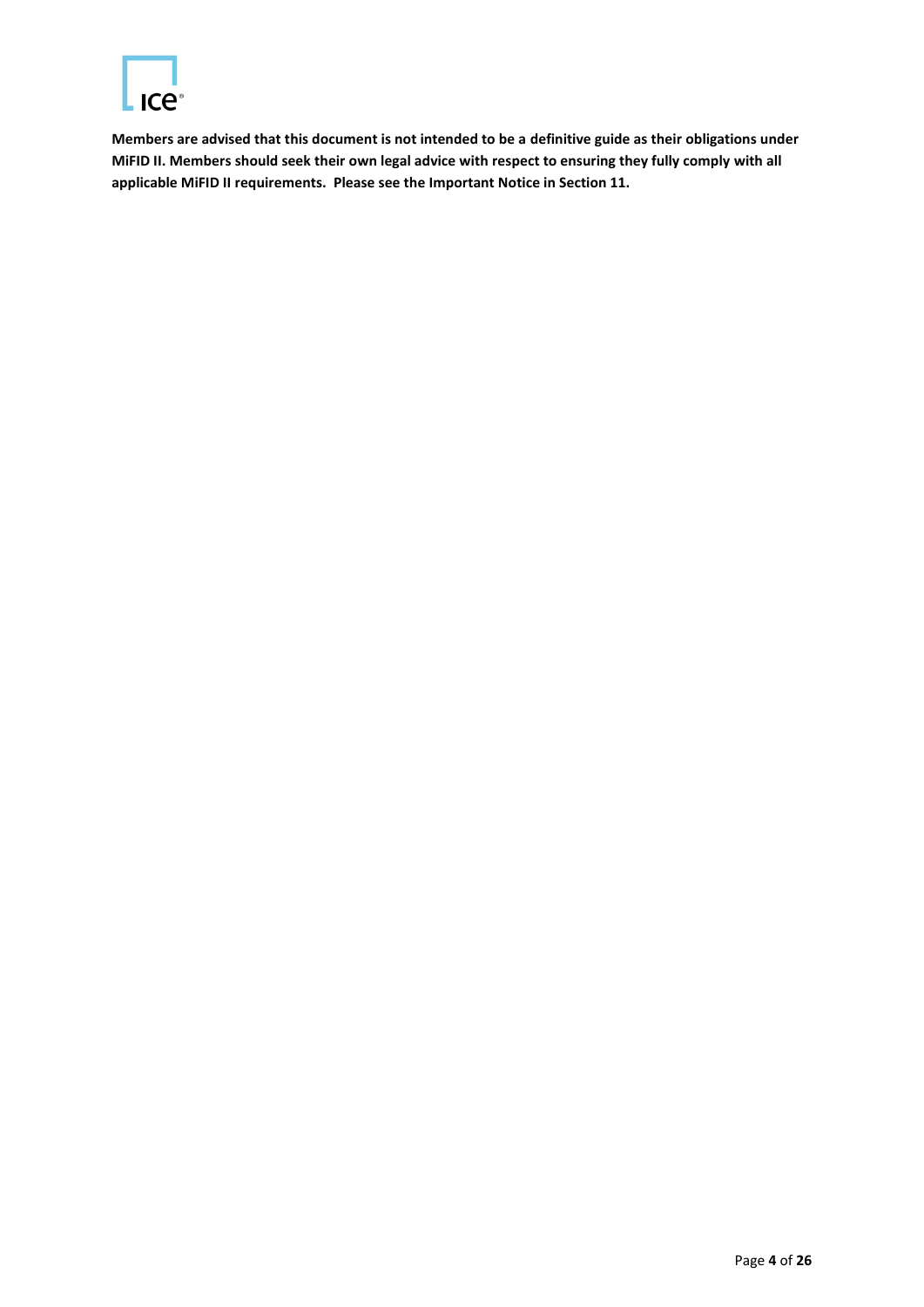#### <span id="page-4-0"></span>**1 Introduction**

#### <span id="page-4-1"></span>**1.1 Purpose**

ICE Futures Europe ("IFEU") and ICE Endex Markets B.V. ("ICE Endex" and together with IFEU referred to as the "Exchanges") both operate as EU Regulated Markets in accordance with the Markets in Financial Instruments Directive (2004/39/EC) ("MiFID"). IFEU is a Recognised Investment Exchange ("RIE") under the Financial Services and Markets Act 2000 ("FSMA"). ICE Endex holds a license as an EU Regulated Market under the *Wet Financieel Toezicht (*Dutch Act on Financial Supervision). As such, the Exchanges each have a regulatory obligation to provide for fair and orderly trading.

Under MiFID II legislation (Directive 2014/65/EU and Regulation 600/2014 ("MiFIR")) ("MiFID II"), and relevant secondary legislation including regulatory technical standards ("RTS"), the Exchanges are required to have in place effective systems, procedures and arrangements for compliance with a number of requirements. The Exchanges are required to set out the rules and conditions applicable to firms which:

- provide Direct Electronic Access ("DEA") to their clients;
- are engaged in algorithmic trading; and
- act as clearing members.

In addition, under the Market Abuse Regulation (Regulation 596/2014) ("MAR"), all persons executing or arranging transactions on the Exchanges, which includes Members of the Exchanges ("Members") and the Exchanges themselves, must have in place arrangements, systems and procedures to prevent, monitor for and detect Market Abuse.

This document (the "Guidance") seeks to provide guidance on the various requirements to which Members are subject under the above legislation, incorporating industry best practice recommendations in the area of systems and controls. The Guidance focuses on areas relevant to the Exchanges' own regulatory obligations and operating standards, and which the Exchanges consider relevant for the majority of their memberships.

In addition to the legal requirements, the Exchanges are also mindful of the following in publishing this Guidance:

- their diverse membership there is significant variation in the nature, scale and scope of Members' business activities;
- the fact that Members are generally best placed to identify the needs of their business and that responsibility to comply with the applicable Exchange regulations, being the IFEU Exchange Regulations for IFEU and the ICE Endex Market Rules and appendices – Futures (the "ICE Endex Rules") for ICE Endex (together, the "Exchange Regulations") and other applicable laws ultimately rests with the Member; and
- the need for the Exchanges to respond flexibly to the circumstances of each Member.

As Members of the Exchanges agree to be bound by the Exchange Regulations, which are to be interpreted and given effect (by Members) in a manner designed to promote and maintain the Exchanges' status as a RIE and/or Regulated Market, they are obliged under IFEU Exchange Rule A.11 and article I-7 of the ICE Endex Rules to have in place adequate arrangements, systems and controls to ensure they comply with their obligations under the Exchange Regulations. This document is intended to function as guidance for Members in this area and does not override or waive any obligations in the Exchange Regulations. It is without prejudice to any of the Exchanges' rights under the relevant Exchange Regulations, including commencing disciplinary proceedings should a breach be identified.

This Guidance is provided for information purposes only. This Guidance does not form part of the contractual documentation between the Exchanges and its Members. It is neither a full description of the services of the Exchanges, the Exchange Regulations or applicable laws nor a recommendation to make use of any service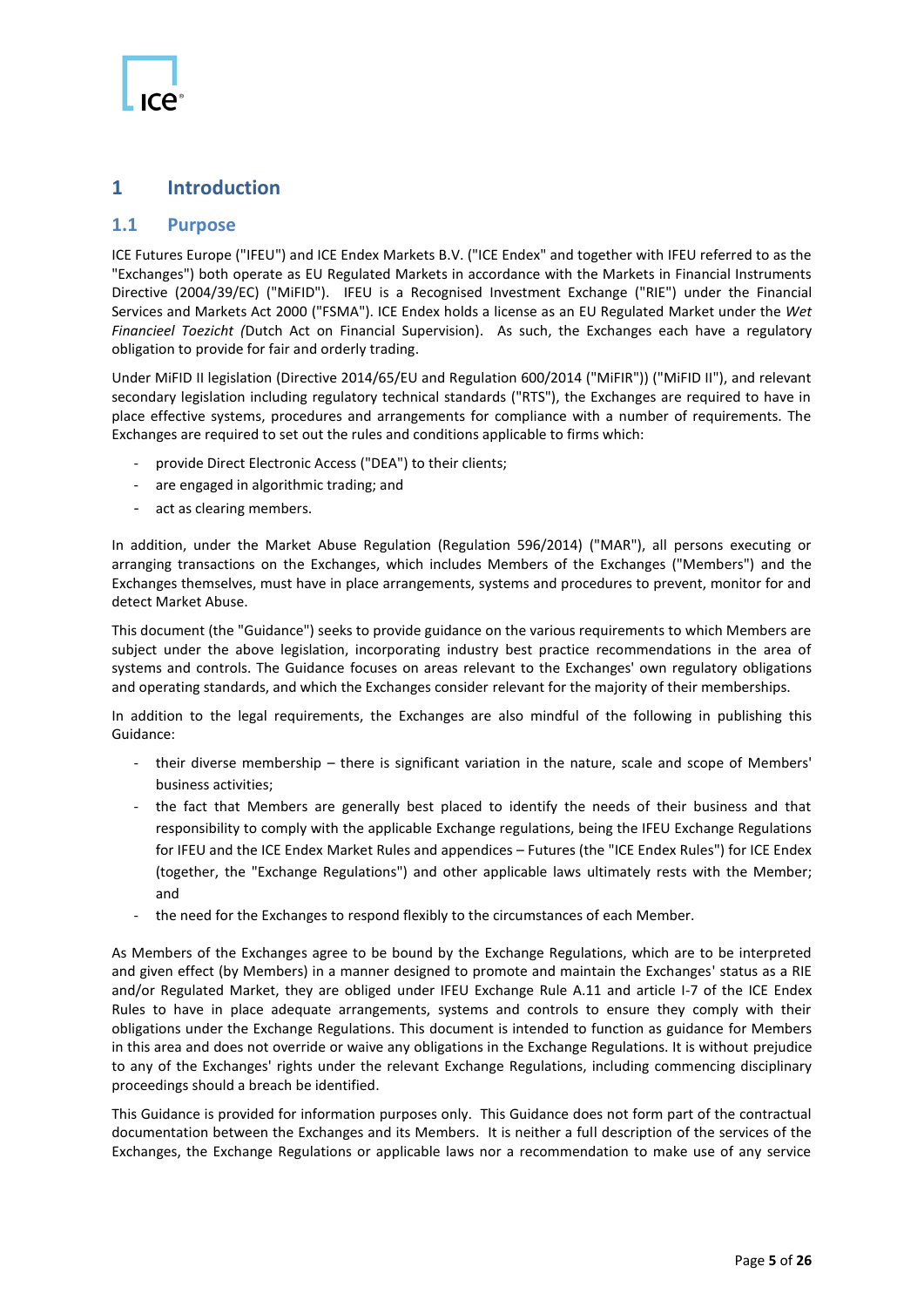

1

(see "Important Notice" at Section 11 below). If Members are uncertain as to the interpretation of any part of this Guidance they should refer to the Exchange Regulations and/or contact the Exchange.

Members should also familiarise themselves with other Rules and Regulations to which they may be subject, including MiFID II, MAR and other applicable domestic or international laws. For this purpose Members can find a non-exhaustive list of 'Useful Reading' documents in Section 10.

#### <span id="page-5-0"></span>**1.2 Applicability**

This Guidance applies to all Members of the Exchanges and will take effect from 3 January 2018, on the implementation of MiFID II. It has been published in advance of its effective date to help Members with their preparations for MiFID II implementation. This Guidance is based on the MiFID II legislation, including technical standards, as published in the Official Journal.

Members should be aware that certain of the requirements referred to in this Guidance are already in effect. Where this is the case, Members should ensure that they are in compliance with the relevant requirements. As set out in the Exchange Regulations, Members are required to comply at all times with all applicable laws.

The Exchange Regulations will be amended in due course to incorporate the MiFID II requirements. All changes will be published to the Market by Circular.

For ease of reference, we have outlined below a compliance timeline for various items of relevant legislation and guidelines and recommendations which are referred to in this Guidance. Full references and links are set out in Section 10.

| Requirements already in effect on the date of<br>publication of this Guidance:                                                                                                                                                   | Additional requirements applying from 3 January<br>2018:                                                                                                                                                                                                                                                                                                                          |
|----------------------------------------------------------------------------------------------------------------------------------------------------------------------------------------------------------------------------------|-----------------------------------------------------------------------------------------------------------------------------------------------------------------------------------------------------------------------------------------------------------------------------------------------------------------------------------------------------------------------------------|
| <b>MAR</b>                                                                                                                                                                                                                       | MiFID II                                                                                                                                                                                                                                                                                                                                                                          |
| "ESMA Guidelines - Systems and controls in an<br>trading environment<br>for<br>automated<br>trading<br>investment firms<br>platforms,<br>and<br>competent<br>authorities", published 24 February 2012 (the "ESMA<br>Guidelines") | Commission Delegated Regulation (EU) 2017/589 of<br>19 July 2016 supplementing Directive 2014/65/EU of<br>the European Parliament and of the Council with<br>regard to regulatory technical standards specifying<br>the organisational requirements of investment firms<br>engaged in algorithmic trading ("RTS $6"$ ) <sup>1</sup>                                               |
| of European<br><b>Banking</b><br>Committee<br>Supervisors<br>("CEBS"), Guidelines on the management of<br>$\overline{\mathsf{in}}$<br>market-related<br>operational risks<br>activities.<br>published October 2010               | Commission Delegated Regulation (EU) 2017/574 of 7<br>June 2016 supplementing Directive 2014/65/EU of<br>the European Parliament and of the Council with<br>regard to regulatory technical standards for the level<br>of accuracy of business clocks ("RTS 25") <sup>2</sup>                                                                                                      |
| The Exchange Regulations                                                                                                                                                                                                         | Commission Delegated Regulation (EU) 2017/565 of<br>25 April 2016 supplementing Directive 2014/65/EU of<br>the European Parliament and of the Council as<br>regards organisational requirements and operating<br>conditions for investment firms and defined terms for<br>the purposes of that Directive (the "Organisational<br>Requirements Delegated Regulation") <sup>3</sup> |
|                                                                                                                                                                                                                                  | Amendments to Exchange Regulations incorporating<br>MiFID II requirements, as notified by Circular                                                                                                                                                                                                                                                                                |

<sup>1</sup> RTS 6: http://eur-lex.europa.eu/legal-content/EN/TXT/PDF/?uri=CELEX:32017R0589&from=EN

<sup>2</sup> RTS 25: http://eur-lex.europa.eu/legal-content/EN/TXT/PDF/?uri=CELEX:32017R0574&from=EN

<sup>&</sup>lt;sup>3</sup> Organisational requirements: http://eur-lex.europa.eu/legal-content/EN/TXT/PDF/?uri=CELEX:32017R0565&from=EN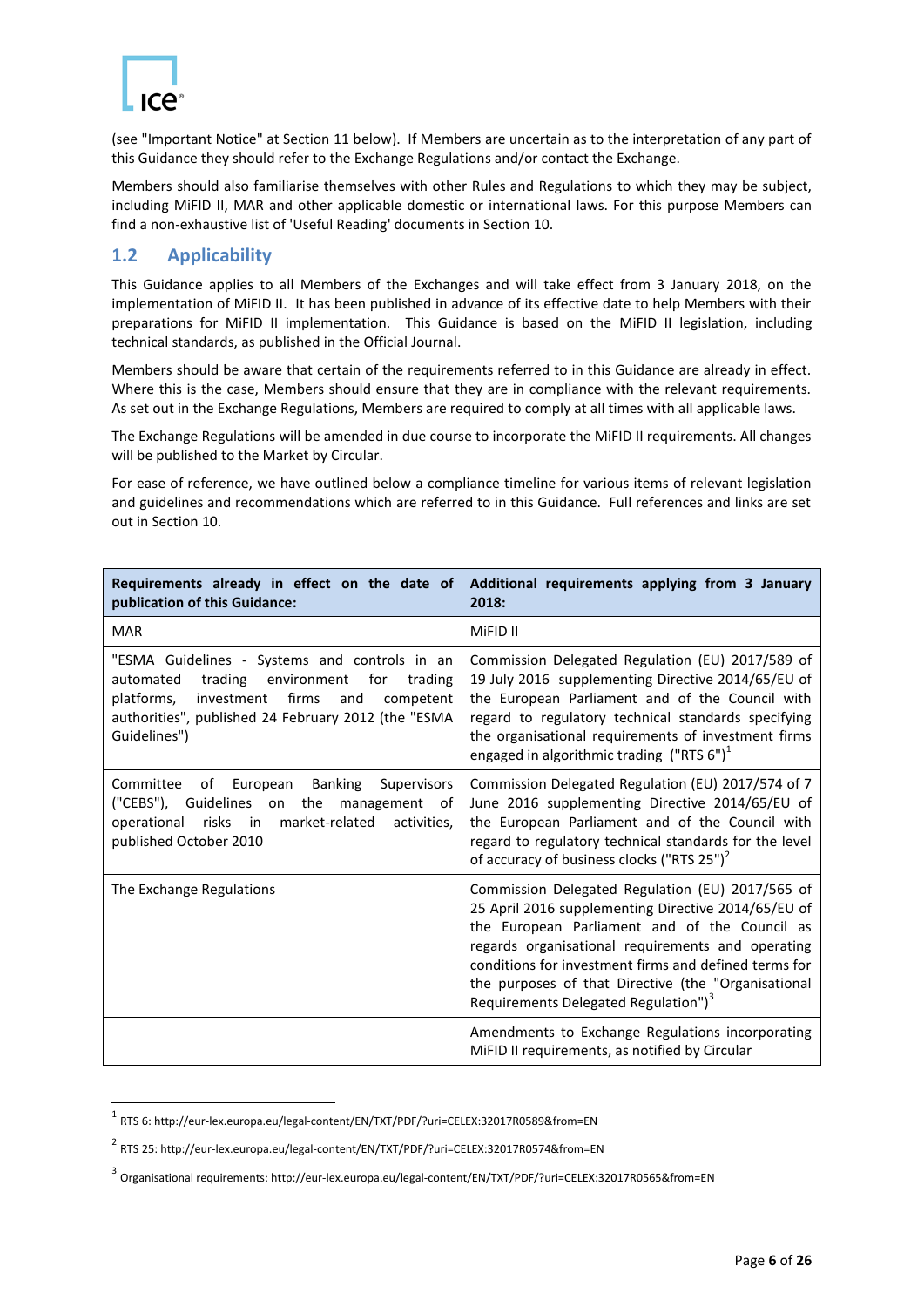

In addition, Members should be mindful of and take into account the recommendations set out in the following documents, which apply at the date of publication of this Guidance:

- FIA, Market Access Risk Management Recommendations, published April 2010.
- FIA Principal Traders Group, Recommendations for Risk Controls for Trading Firms, published November 2010.
- IOSCO, Principles for Direct Electronic Access to Markets, published August 2010.

Note that several other laws are likely to be relevant to activities on the Exchanges but these are outside the scope of this Guidance (see Section 11).

#### <span id="page-6-0"></span>**1.3 Member Review Programme**

For Members of IFEU:

IFEU operates an annual risk based Member review programme to review and assess the arrangements, systems and controls a Member has in place to ensure compliance with the IFEU Exchange Regulations. When performing its assessment, IFEU will consider how a Member complies with the IFEU Exchange Regulations with reference to:

- the areas outlined in this document;
- the ESMA Guidelines;
- MAR; and
- the criteria under Section B of the IFEU Exchange Regulations.

For Members of ICE Endex:

ICE Endex performs due diligence on prospective members and a Periodic Member Review on a selection of Members to analyse if a (prospective) Member complies with the requirements listed in bullets 1-3 above and meets all the membership criteria as reflected in article I-4 of the ICE Endex Rules.

In addition, from 3 January 2018, both Exchanges will assess against the specific MiFID II criteria as set out in Section [2.1;](#page-6-3) which shall include the additional MiFID II Membership Criteria.

#### <span id="page-6-1"></span>**1.4 Member responsibility**

Members are reminded that under the Exchange Regulations they retain full responsibility for both their activity, as well as the trading activity conducted by their clients on the Exchange. For clarity, outsourcing agreement and/or client agreement provisions do not alter this responsibility.

#### <span id="page-6-2"></span>**2 Exchange Membership requirements**

#### <span id="page-6-3"></span>**2.1 Due diligence for Members**

Firms seeking to be a Member of the Exchange(s) must apply directly to the relevant Exchange and undergo a formal due diligence process, including but not limited to: KYC/AML checks and a compliance review and an on-site visit from the Exchange. Prospective Members of an Exchange are required to meet the membership criteria as set out in the applicable Exchange Regulations at the time of applying and on an on-going basis. In accordance with MiFID II, from 3 January 2018 each Exchange will require that prospective Members meet pre-defined standards in relation to:

- pre-trade controls on price, volume, value and usage of the system and post-trade controls on their trading activities;
- qualification of staff in key positions within Members' organisations;
- technical and functional conformance testing (see Sectio[n 5.4\)](#page-16-1);
- policy of use of the kill functionality (see Section 5.2); and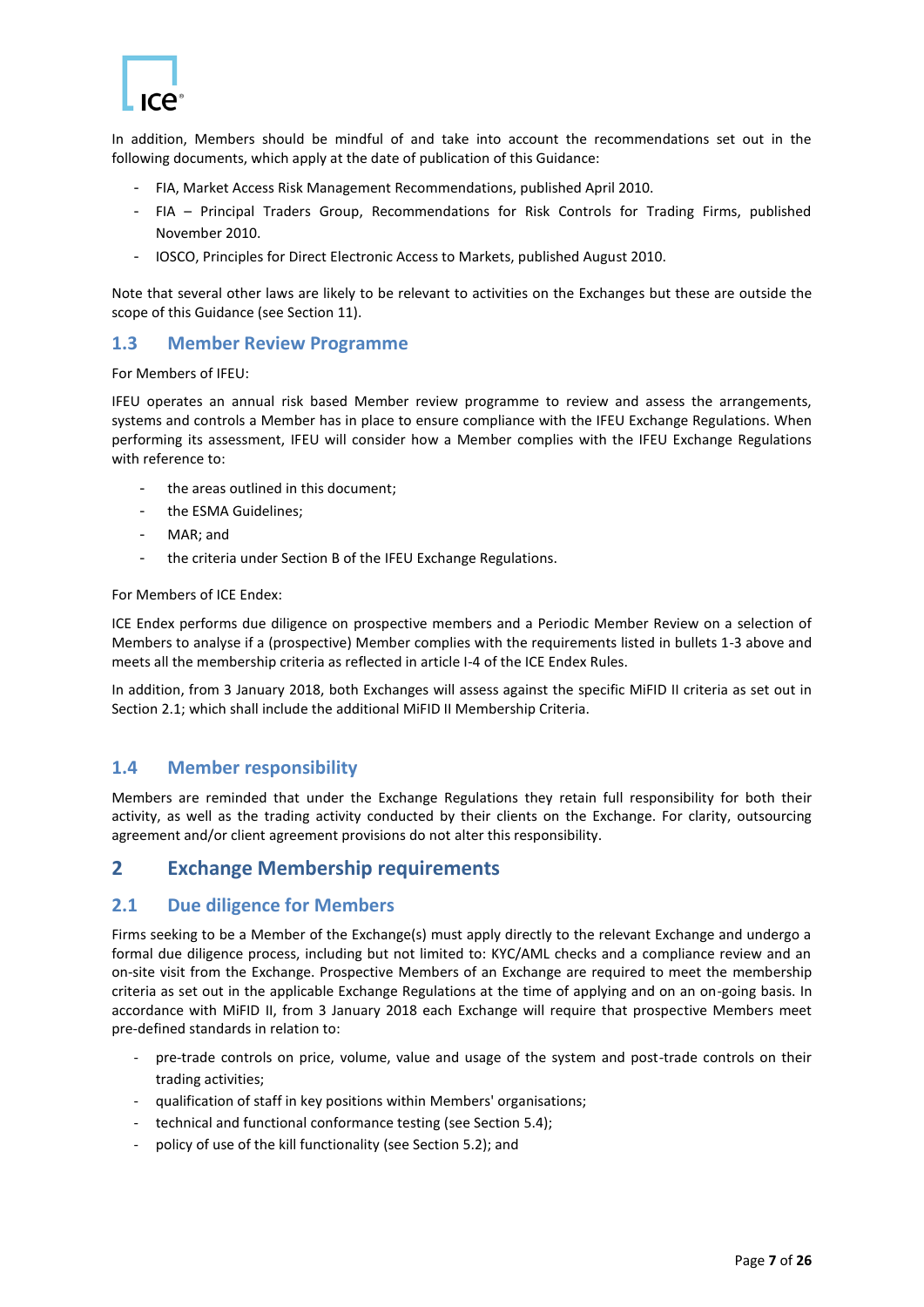

- whether the Member may provide DEA<sup>4</sup> to its own clients and if so, the conditions applicable to those clients.

#### <span id="page-7-0"></span>**2.2 Authorisation requirements for Members**

#### <span id="page-7-1"></span>2.2.1 **Authorisation**

Under the Exchange Regulations, Members are required to have in place all necessary authorisations to conduct their business and hold all licences, permits, consents, contracts and other approvals (if any) that are required to carry out business on the relevant Exchange, or be able to rely on an available exemption. This also includes ensuring the Members' clients have the relevant authorisation and permission to conduct business on the Exchange or are able to rely on an available exemption.

#### <span id="page-7-2"></span>2.2.2 **Firms that may provide Direct Electronic Access**

Under MiFID II and with reference to the UK Government's draft amendments to the Recognition Requirements Regulations to transpose MiFID II into UK Law<sup>5</sup> and the Dutch Authority for the Financial Markets (AFM)'s Guidance on the MiFID II requirements<sup>6</sup>, ICE Futures Europe and ICE Endex may permit Members to provide DEA ("DEA Providers") only if the Member is:

- (i) an investment firm authorised in accordance with MiFID II ("MiFID Investment Firm");
- (ii) a credit institution authorised under Directive 2013/36/EU ("Credit Institution");
- (iii) exempt from MiFID under Articles 2.1(a), (e), (i), or (j) of MiFID II and for IFEU is authorised in the UK to provide investment services and activities. Authorisation is not required in the Netherlands in this instance;
- (iv) a third country firm providing DEA subject to an equivalent regime under Articles 46(1) and 47(3) of MiFIR<sup>7</sup>;
- (v) a third country firm providing DEA in accordance with the relevant UK or Dutch national regime for the purposes of Article 54.1 (transitional provisions) of MiFIR<sup>8</sup> - i.e. in the UK, providing services subject to the Overseas Persons Exclusion or in the Netherlands, in accordance with the Dutch Financial Supervision Act, is a firm from Switzerland, Australia or the USA; or
- (vi) a third country firm which does not come within paragraph (iv) or (v) and is otherwise permitted to provide DEA under UK or Dutch Law.

If any Member is currently providing DEA to clients and does not meet any of the above criteria, they should seek their own legal advice on the matter. For further information, please contact the relevant Exchange.

DEA Providers should also consider the authorisation status of their clients. Prior to the implementation of MiFID II, an exemption is available from the scope of MiFID for firms that deal on own account and do not provide any other investment services and activities. This means that they may not have been investment firms for the purposes of MiFID. However, under MiFID II, these exemptions will not be available where a:

- firm dealing on own account in instruments other than commodity derivatives, emission allowances, or derivatives on emission allowances, accesses a trading venue through DEA or is a market maker, unless the firm is a non-financial entity executing transactions for hedging purposes;
- firm deals on own account, including market makers, in commodity derivatives or emission allowances or derivative products, unless the activity is ancillary to their main business;

**.** 

<sup>4</sup> See Glossary of Terms.

<sup>5</sup> HM Treasury - Transposition of the Markets in Financial Instruments Directive II: Response to the Consultation<https://www.gov.uk/government/consultations/transposition-of-the-markets-in-financial-instruments-directive-ii>

<sup>6</sup> The Dutch Authority for the Financial Markets (AFM) MiFID II Important changes: <https://www.afm.nl/en/professionals/nieuws/2017/jan/mifid-vergunningaanvraagformulieren>

<sup>&</sup>lt;sup>7</sup> Markets in Financial Instruments Regulation[: http://eur-lex.europa.eu/legal-content/EN/TXT/PDF/?uri=CELEX:32014R0600&from=EN](http://eur-lex.europa.eu/legal-content/EN/TXT/PDF/?uri=CELEX:32014R0600&from=EN)

<sup>8</sup> Markets in Financial Instruments Regulation[: http://eur-lex.europa.eu/legal-content/EN/TXT/PDF/?uri=CELEX:32014R0600&from=EN](http://eur-lex.europa.eu/legal-content/EN/TXT/PDF/?uri=CELEX:32014R0600&from=EN)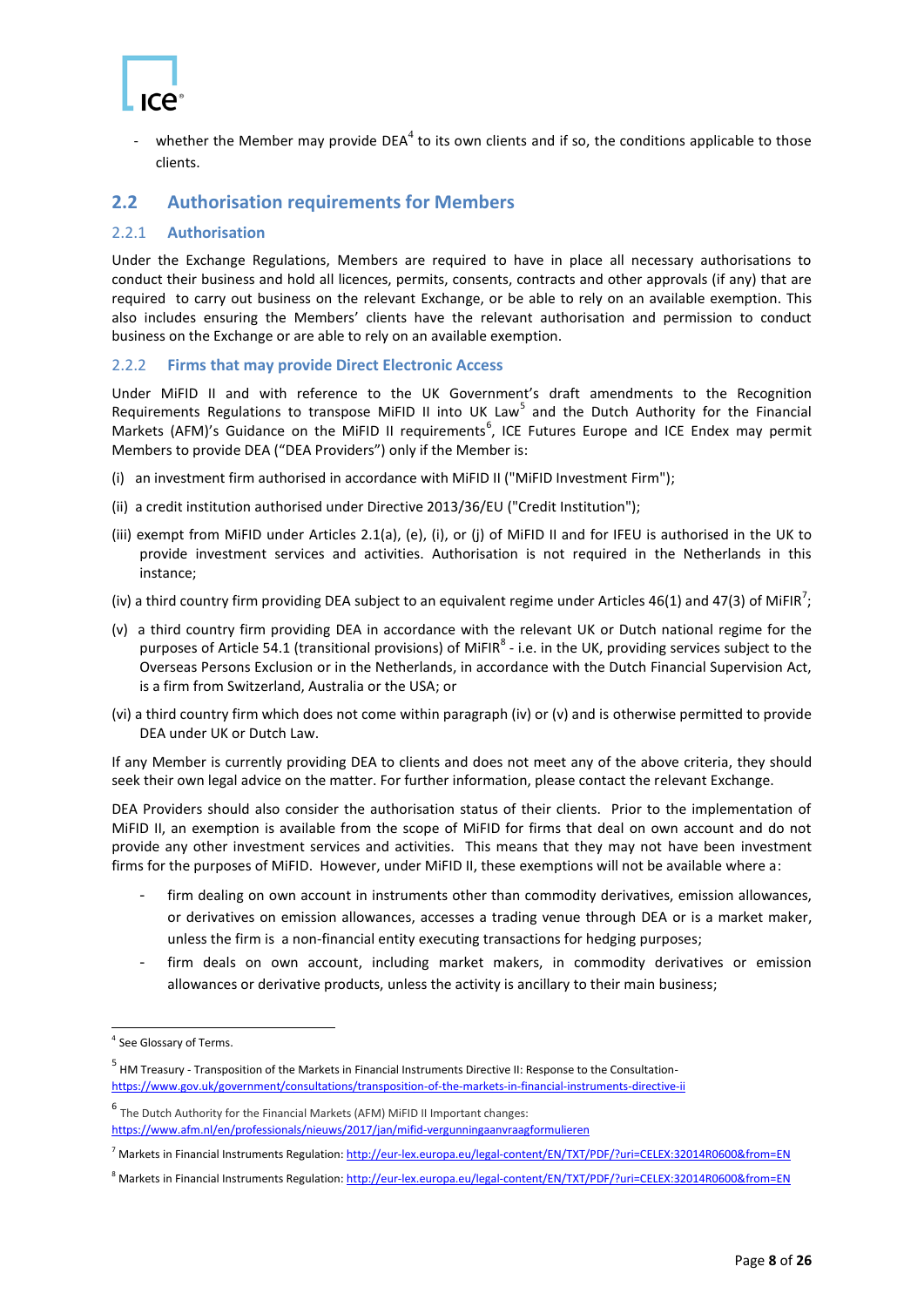

- firm applies a high frequency algorithmic trading technique ("HFT")<sup>9</sup>.

Such firms may be able to rely on the third-country provisions in MiFIR $^{10}$  or the UK Overseas Person Exclusion regime or any similar national exemptions or regulatory perimeter exclusions under the laws of other EEA countries. Guidance on MiFID II requirements has been issued by the AFM in the Netherlands<sup>11</sup> and in the UK, MiFID II Transposition Draft legislation has been published by the UK Government, which covers DEA $^{12}$ . Legal advice should then be sought by Members and their clients. For further information, please contact the relevant Exchange.

#### <span id="page-8-0"></span>**2.3 Additional Membership Criteria for DEA Providers**

DEA Providers must meet certain criteria and have in place effective systems and controls before they can provide their clients with access to the trading venue, which ensure:

- that the suitability of the client(s) using this service have been reviewed and assessed;
- clients using the service are prevented from exceeding appropriate credit and risk limits;
- trading by DEA clients is properly monitored; and
- risk controls prevent trading by DEA clients which:
	- o may create risks to the Member itself;
	- o may create, or contribute to, a disorderly market;
	- o may breach the Market Abuse Regulation (MAR) or the Exchange Regulations.

These criteria include:

- DEA Providers must always retain responsibility for the trading their DEA clients carry out in their name and for the effectiveness of the controls;
- DEA Providers must establish policies and procedures to ensure that the trading of DEA clients complies with the relevant Exchange's Rules and Regulations and allows the DEA Providers to meet the requirements applicable to DEA.
- DEA Providers must apply pre- and post-trade controls on the order flow of each of their DEA clients (see Section[s 5.2](#page-14-2) and 5.2), as well as have in place real-time monitoring and market surveillance controls.
- DEA Providers may use their own pre- and post-trade controls, controls offered by a third party, or the controls offered by the Exchanges, and they must have sole entitlement to set or modify the parameters of such limits that apply to the controls. The controls to be applied by DEA Providers must be separate and distinct from those of DEA clients. In particular, and regardless of the application by the DEA client of its own pre- and post-trade controls, real-time monitoring and market surveillance controls, the orders of DEA clients must always pass through the pre-trade controls that are set and controlled by the DEA Provider.
- Pre-trade controls on order submission must be based on the credit and risk limits which the DEA Provider applies to the trading activity of its clients, based on the initial due diligence and periodic review of the client (see Sectio[n 4.1\)](#page-13-1).
- The DEA Provider must monitor the effectiveness of its pre- and post-trade controls on an on-going basis.

<sup>&</sup>lt;u>-</u><br><sup>9</sup> See Glossary of Terms.

<sup>10</sup> MiFIR, Articles <sup>46</sup> and 47.

 $11$  The Dutch Authority for the Financial Markets (AFM) MiFID II Important changes: <https://www.afm.nl/en/professionals/nieuws/2017/jan/mifid-vergunningaanvraagformulieren>

<sup>12</sup> HM Treasury - Transposition of the Markets in Financial Instruments Directive II: Response to the Consultation<https://www.gov.uk/government/consultations/transposition-of-the-markets-in-financial-instruments-directive-ii>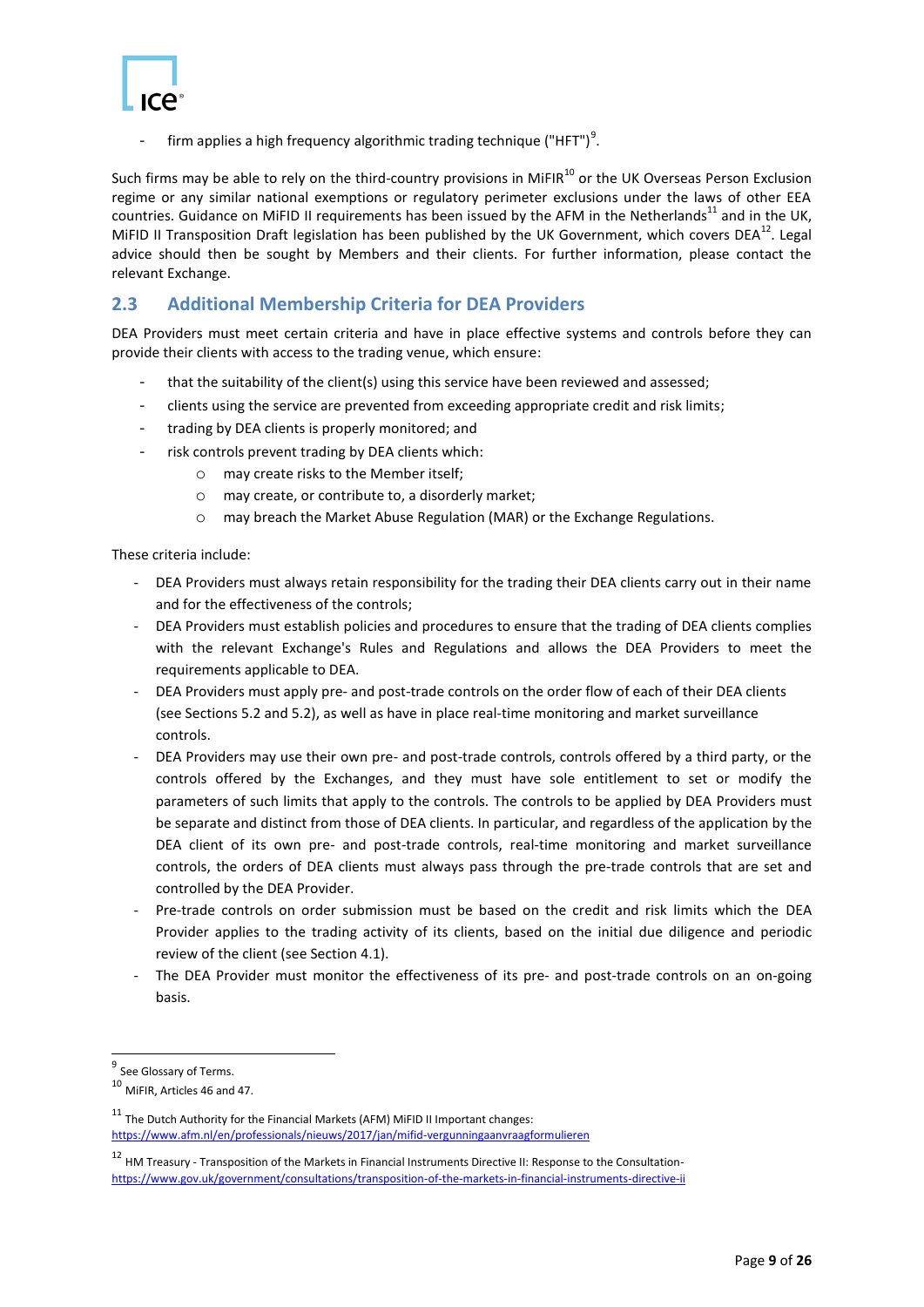

The controls applied to DEA clients using sponsored access must be as stringent as those imposed on DEA clients using DMA.

The Exchanges recommend that such systems used by the DEA Provider have the ability to:

- monitor any orders submitted by DEA clients using the trading code of the DEA Provider;
- automatically block or cancel orders from:
	- o individuals which operate trading systems that submit orders related to algorithmic trading and which lack authorisation to send orders through DEA;
	- o a DEA client in financial instruments that a DEA client does not have permission to trade;
	- o a DEA client when they breach the DEA Provider's risk management thresholds.;
- stop order flow transmitted by their DEA clients;
- suspend or withdraw DEA services to any clients where the DEA Provider is not satisfied that continued access would be consistent with their rules and procedures for fair and orderly trading and market integrity; and
- carry out, whenever necessary, a review of the internal risk control systems of a DEA client.

DEA Providers must have in place procedures to evaluate, manage and mitigate market disruption and firmwide risk, and must be able to identify the persons to be notified in the event of an error resulting in violations of the risk profile, or potential breaches of the Exchange Regulations.

DEA Providers must at all times have the ability to identify its different DEA clients and the trading desks and traders of those DEA clients, who submit orders through the DEA Provider's systems by assigning unique identification codes to them.

Where a DEA Provider allows a client to sub-delegate the DEA access it receives to its own clients, the DEA Provider must be able to identify the different order flows from the sub-delegated entities. For these purposes, it will not be necessary for the DEA Provider to know the identity of these sub-delegated entities.

DEA Providers must record the relevant data relating to the orders submitted by their DEA clients, including modifications and cancellations, the alerts generated by their monitoring systems and the modifications made to their filtering process.

DEA Providers on ICE Futures Europe under Section 2.2.2 (iii) and (v) above may be required on a regular or ad hoc basis to provide to the FCA:

- a description of the systems used under Section 2.3 above
- evidence that those systems have been applied; and
- the information stored relating to:
	- o the due diligence performed on DEA clients in accordance with Section 4.2; and
		- o the arrangements, systems and controls the DEA Provider has in place with respect to its DEA clients.

#### <span id="page-9-0"></span>**2.3.1 Sponsored Access<sup>13</sup>**

The provision of sponsored access will be subject to the authorisation of the relevant Exchange. Members must apply the same pre-trade and post-trade risk limits and controls that they are required to have in place as Members to clients accessing the trading platform through sponsored access. Please note that Members providing clients with access to the Exchange through WebICE must make their own assessment as to whether they are providing sponsored access.

#### <span id="page-9-1"></span>**2.4 Market makers**

1

<sup>&</sup>lt;sup>13</sup> See Glossary of Terms.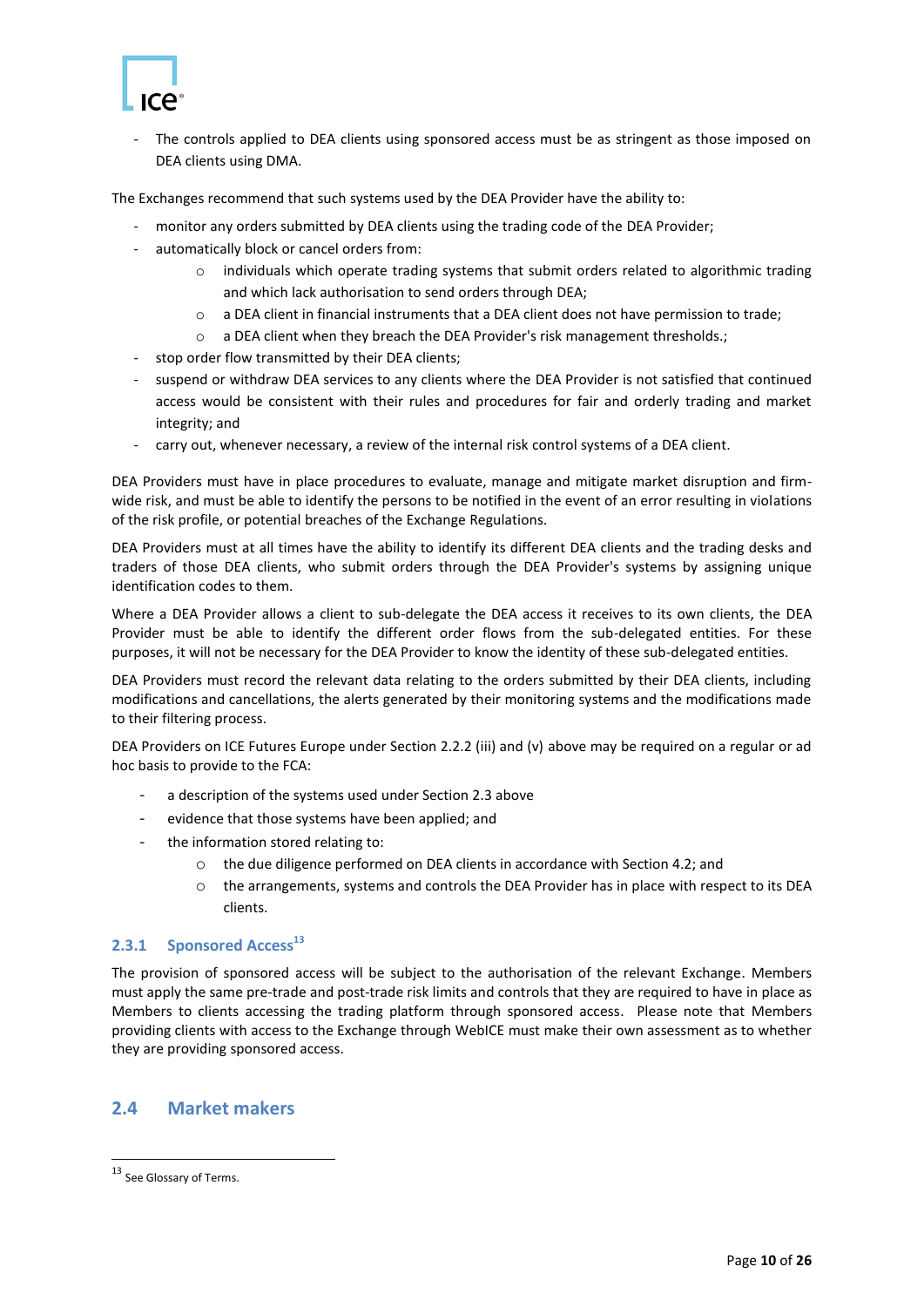MiFID II contains a number of new requirements for market makers. The Exchanges have a separate programme for updating Members regarding these requirements. Please consult relevant Circulars on market maker programmes for current requirements. More information will follow in due course.

#### <span id="page-10-0"></span>**3 General organisational requirements**

#### <span id="page-10-1"></span>**3.1 Governance**

Members are required to ensure that, as part of their overall governance and decision-making framework, they establish and monitor their trading activity, systems and trading algorithms through a clear and formalised governance arrangement, having regard to the nature, scale and complexity of their business.

The Exchanges recommend that this governance arrangement:

- establishes, implements and maintains decision-making procedures and an organisational structure which clearly, and in a documented manner, specifies clear accountability and reporting lines, and allocates functions and responsibilities, including procedures, where applicable, to approve the development, deployment and subsequent updates of any trading algorithms and to solve problems identified when monitoring trading algorithms;
- establishes, implements and maintains adequate internal control mechanisms designed to secure compliance with decisions and procedures, Exchange Regulations and applicable laws at all levels of the Member firm;
- ensures that personnel with the skills, knowledge and expertise necessary for the discharge of the responsibilities allocated to them are employed;
- sets out effective procedures for the communication of information at all levels within the Member, such that all relevant persons are aware of the procedures which must be followed for the proper discharge of their responsibilities, and that instructions can be sought and implemented in an efficient and timely manner;
- ensures that adequate and orderly records of the Member's business and internal organisation are maintained;
- ensures that the performance of multiple functions by their staff does not and is not likely to prevent those persons from discharging any particular function soundly, honestly and professionally; and
- sets out a separation of tasks and responsibilities of trading and brokerage desks on the one hand and supporting functions, including risk control and compliance functions, on the other, to ensure that unauthorised trading activity cannot be concealed.

#### <span id="page-10-2"></span>**3.2 Senior management**

Management staff must be sufficiently knowledgeable and experienced or otherwise qualified to properly supervise the business and the risks to which the firm may be exposed, in order to ensure continued compliance with the firm's obligations.

#### <span id="page-10-3"></span>**3.3 Supervisory structure and escalation process**

Members are required to organise and control themselves appropriately according to the nature, size and scope of their business activities, which may include having:

- an effective supervisory structure, which should aim to control and monitor business conducted by the Member and its representatives on the relevant Exchange platform;
- arrangements whereby senior management and, where applicable, the supervisory function, assess and periodically review the effectiveness of the policies, arrangements and procedures put in place to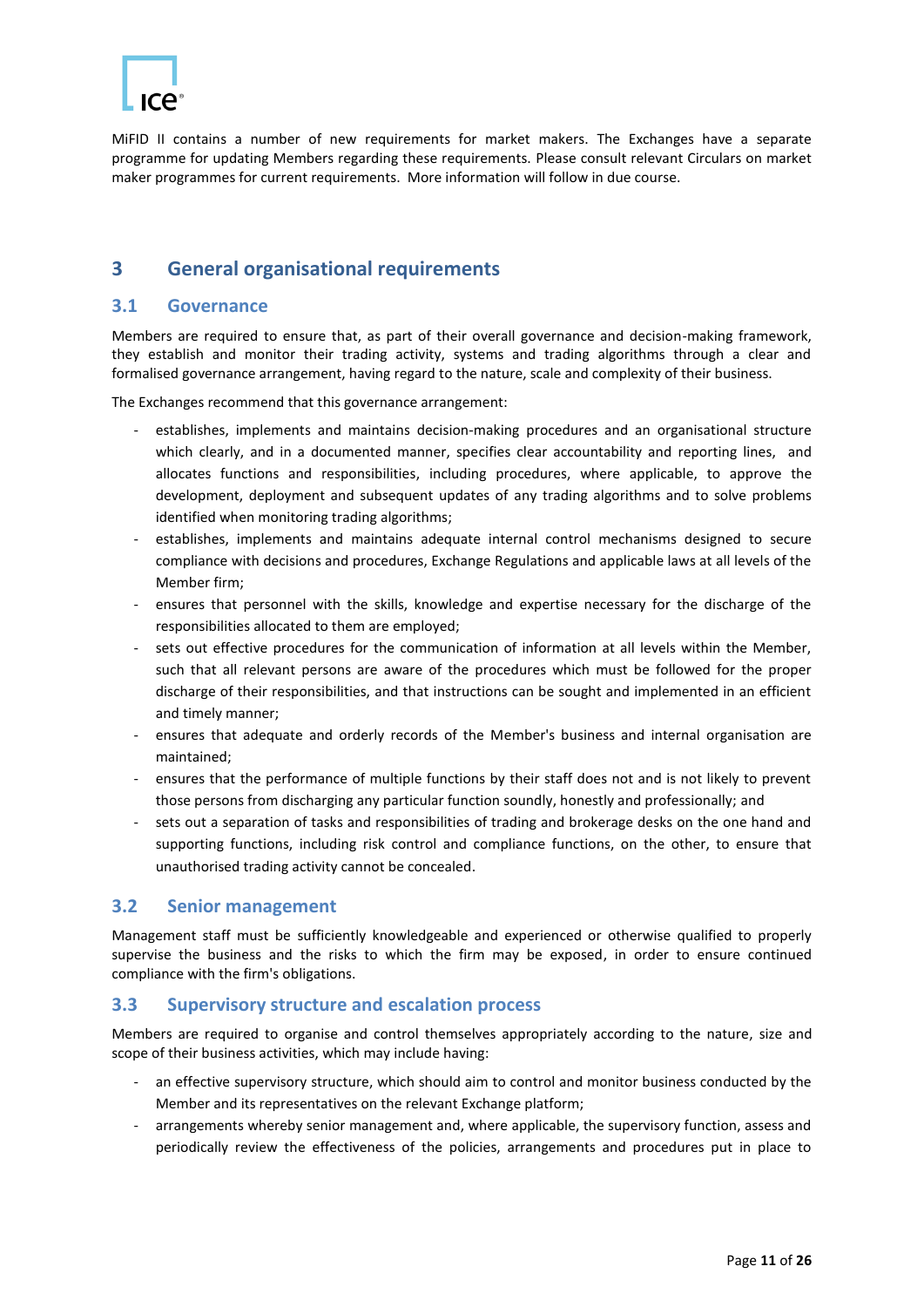

comply with the relevant Exchange Regulations and applicable laws and take appropriate measures to address any deficiencies (see Section 3.1);

- reporting to senior management by the supervisory function on all compliance, risk and audit matters, which must include reporting on whether the appropriate remedial measures have been taken in the event of any deficiencies; and
- a formal escalation process, ensuring that issues are raised to the appropriate person / team and resolved in a timely manner, and where necessary reported to the relevant authorities, which may include the Exchange(s).

Members engaged in algorithmic trading<sup>14</sup> must ensure strong governance exists when developing, testing, deploying and managing algorithms and systems. Management sign-off must be required for initial deployment or substantial updates. When making changes to existing algorithms and/or systems, and when introducing new algorithms and/or systems, representatives from trading, risk, compliance and software management must be involved, and all policies and procedures for these processes must be clearly documented.

Members must also establish procedures to ensure that any such changes to the functionality of their systems are communicated to traders in charge of the trading algorithm and to the compliance function and the risk management function.

#### <span id="page-11-0"></span>**3.4 Segregation of duties**

To prevent the sharing of sensitive or confidential information that may harm the interests of clients, and to prevent inappropriate influence being exercised over other individuals, the Exchanges recommend that teams are organised in a way to achieve, where appropriate and/or required, a separation of duties. In particular, the Exchanges recommend that arrangements are put in place to separate front, middle and back office functions, including between risk control and compliance functions. Particular consideration should be given to individuals with overlapping functions within the firm.

The specific duties and responsibilities of staff and teams should be defined, documented, regularly monitored and reviewed periodically to identify any possible conflicts of interest.

#### <span id="page-11-1"></span>**3.5 Staff and resourcing**

Members must have the appropriate number of staff with the necessary skills, knowledge and experience for the tasks assigned to them, including having knowledge of the relevant Exchange Regulations.

In particular, in order to ensure that a Member's systems and trading are effectively monitored and controlled appropriately and in a timely manner, and challenged where applicable, staff must have sufficient technical knowledge of:

- relevant trading systems and algorithms;
- the monitoring and testing of such systems, strategies and algorithms;
- where applicable, the trading strategies that the Member deploys through its algorithmic trading strategies and trading algorithms; and
- the legal obligations of the Member.

The Exchanges encourage Members to define the skills necessary for staff, and provide initial and on-going tailored training to ensure relevant staff have the appropriate knowledge. All staff involved in order submission, which may include back office and trading staff, must receive training on order submission systems and market abuse.

All staff responsible for the risk and compliance functions of algorithmic trading must have:

- sufficient knowledge of algorithmic trading and strategies;
- sufficient skills to follow up on information provided by automatic alerts; and

**<sup>.</sup>** <sup>14</sup> See Glossary of Terms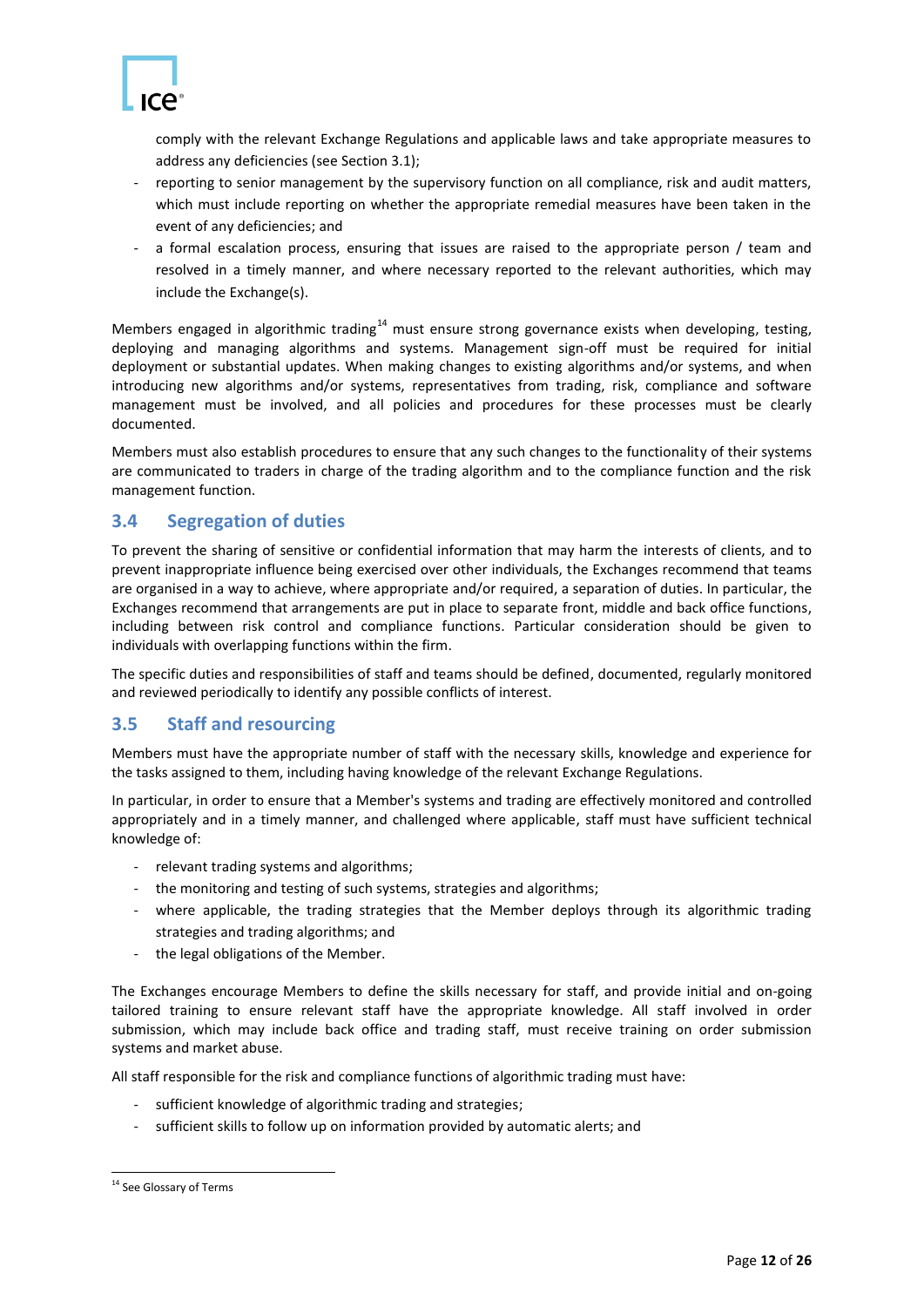

sufficient authority to challenge staff responsible for algorithmic trading where such trading gives rise to disorderly trading conditions or suspicions of market abuse.

The Exchanges expect Members to have sufficient staff available during trading hours to ensure that transactions are booked and recorded in a timely manner as well as dealing with any trading and/or compliance queries.

The Exchanges encourage information provided via Exchange Circulars to be drawn to the attention of staff, including, for example, details about opening hours and changes to the Exchange Regulations.

#### <span id="page-12-0"></span>**3.6 Documentation**

All policies and procedures across the main functions of the firm including, but not limited to, risk, compliance, operations and IT should be documented, reviewed and updated regularly to ensure that domestic and international rules and regulations, and the Exchange Regulations are taken into account.

#### <span id="page-12-1"></span>**3.7 Outsourcing agreements**

Members are reminded that they retain full responsibility for fulfilling their obligations when outsourcing any systems, functions or processes. Members should comply with the requirements as set out in this Guidance document; the requirements relating to outsourcing for investment firms in MiFID II<sup>15</sup> or other such similar legislation, as applicable.

Members outsourcing the compliance function should provide information and access to the external compliance consultant as it would with its own compliance staff. Members must also ensure data privacy is guaranteed; and should regularly assess the compliance function by internal and/or external auditors, ensuring that such assessments, including any undertaken by the firm's competent authority, are not constrained.

With regard to any procured or outsourced software or hardware, Members should ensure they have sufficient knowledge of how the systems operate and have in place documented procedures on how to utilise the systems, including those used in algorithmic trading.

Members must have in place robust procedures, including an escalation process, that ensure the timely resolution of system issues related to and / or resulting from having outsourced daily Exchange related procedures to third party service providers.

#### <span id="page-12-2"></span>**3.8 Business Continuity Plans ("BCPs")**

The Exchanges recommend that Members have a BCP in place which is appropriate for the nature, size and scope of their business. A BCP must include details of how to continue operations under adverse conditions, and in the event of a failure of a Member's systems.

Members engaged in algorithmic trading must have a suitable BCP in place for its algorithmic trading systems. The BCP must deal effectively with disruptive incidents and, where appropriate, ensure a timely resumption of algorithmic trading. The BCP must cover at least the following:

- governance for the development and deployment of the BCP;
- a range of possible adverse scenarios relating to the operation of the algorithmic system;
- trading system relocation and operating procedures;
- staff training;

1

- arrangements for each trading venue;
- kill functionality policies (see Section 5.2);
- alternative arrangements for managing outstanding orders and positions; and
- the shutting down of algorithms and systems without creating disorderly trading conditions.

<sup>15</sup> MiFID II, Articles 16(2) and 16(5); Organisational Requirements Delegated Regulation, Articles 30-32.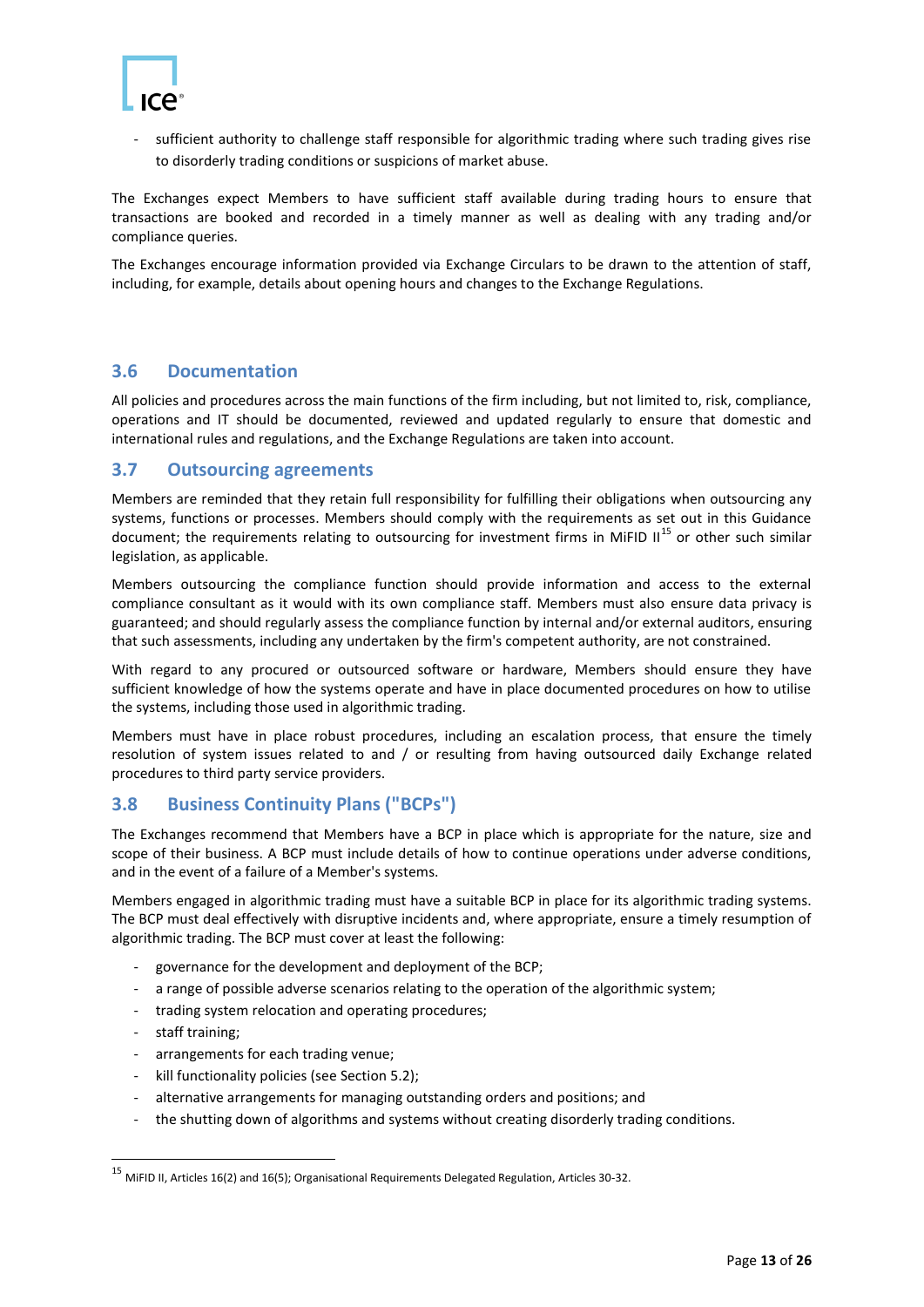BCPs must be documented and reviewed and tested on an annual basis and amended as appropriate.

#### <span id="page-13-0"></span>**4 Client due diligence**

#### <span id="page-13-1"></span>**4.1 General requirements**

Whenever a Member is providing services on behalf of a client on the Exchange(s), they will need to ensure that they have complied with all applicable client due diligence requirements, including those under the UK Money Laundering Regulations 2007, *Wet ter voorkoming van Witwassen en Financieren van Terrorisme*, and the Exchange Regulations.

In addition, DEA Providers and Clearing Members are subject to the following specific requirements set out in Sections [4.2](#page-13-2) an[d 4.3.](#page-13-3)

#### <span id="page-13-2"></span>**4.2 DEA Providers**

Additional and specific due diligence requirements apply to DEA Providers under MiFID II. DEA Providers, whether they provide Direct Market Access ("DMA") or Sponsored Access, are responsible for ensuring that their DEA clients comply with Exchange Regulations. To fulfil this obligation, DEA Providers must perform due diligence on prospective clients to ensure they meet the requirements set by the Exchange(s) or under any other applicable law, including MiFID II.

The due diligence must ensure that the DEA Provider discharges its obligations under the Exchange Rules, and must cover relevant matters including:

- the governance and ownership structure;
- the types of strategies to be undertaken by the prospective DEA client;
- the operational set-up, the systems and the pre- and post-trade controls and the real-time monitoring of the prospective DEA client. Where the DEA Provider allows clients to use third-party trading software for accessing trading venues, it must ensure that the software includes pre-trade controls that are equivalent to the pre-trade controls set out in this Guidance;
- the responsibilities within the prospective DEA client for dealing with actions and errors;
- the historical trading pattern and behaviour of the prospective DEA client;
- the level of expected trading and order volume of the prospective DEA client;
- the ability of the prospective DEA client to meet its financial obligations to the DEA Provider;
- the disciplinary history of the prospective DEA client, where available; and
- verifying that the client is/was not the target of any Sanction.

Where a DEA Provider allows a client to sub-delegate the access it receives to its own clients, the DEA Provider must ensure that, before granting that client access, it has a due diligence framework in place that is at least equivalent to the one described above.

DEA Providers are required to perform due diligence before giving clients access to the Exchanges and must perform a risk-based reassessment of the adequacy of their clients' systems and controls on an annual basis.

DEA Providers must have in place a binding written agreement between themselves and their clients which:

- details the rights and obligations of both parties arising from the provision of their services; and
- states that the DEA Provider is responsible for ensuring the client complies with the requirements of MiFID II and Exchange Rules.

#### <span id="page-13-3"></span>**4.3 Clearing Members<sup>16</sup>**

1

Clearing Members must have effective and robust systems and controls in place to ensure that their clearing services are only available to persons who are suitable and have successfully met, and continue to meet the

<sup>&</sup>lt;sup>16</sup> A Member that has been authorised as a clearing member by ICE Clear Europe, or as a General Clearing Participant or Direct Clearing Participant by ICE Clear Netherlands.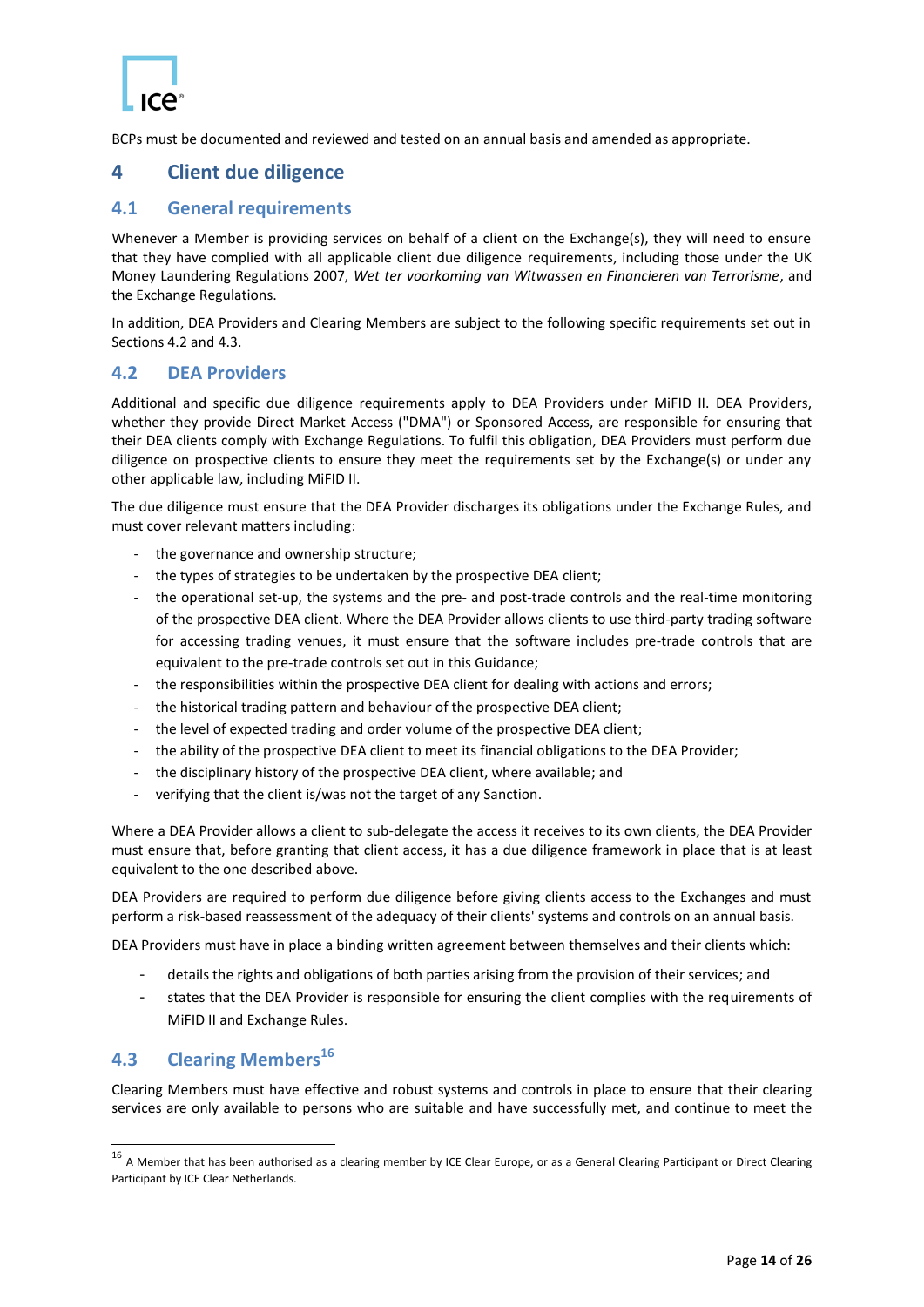

relevant criteria. For more information on these criteria please refer to either ICE Clear Europe's Membership Requirements<sup>17</sup> or ICE Clear Netherlands' Participation Requirements.<sup>18</sup> In situations where the Clearing Member also provides their clients with DEA services, the Clearing Member must ensure that they comply with both sets of responsibilities, i.e. as a Clearing Member and as a Member of the Exchange(s) which is a DEA Provider. DEA providers which also offer indirect clearing services for the purposes of MiFID and Regulation (EU No 648/2012 (EMIR)), must ensure that they also comply with the requirements applying to such arrangements under MiFIR Article 30, EMIR Article 4 and the relevant level 2 measures. More information on Indirect Clearing will be provided by the Clearing Houses in due course.

In order to mitigate and manage their own counterparty, liquidity, operational and any other risks, Clearing Members must set and communicate appropriate trading and position limits in commodity derivatives to their clients (see Section [5.2\)](#page-14-2).

#### <span id="page-14-0"></span>**5 Risk management**

#### <span id="page-14-1"></span>**5.1 General**

The Exchanges expect Members to have in place effective systems and risk controls suitable to their business and size. As a minimum, a Member's risk framework must include appropriate and proportionate pre- and post-trade controls on its own trading, systems and algorithms; to its clients' trading, and where applicable comply with the requirements relating to risk management for investment firms in MiFID II<sup>19</sup> or in other similar legislation. Members engaged in algorithmic trading, providing DEA services or providing clearing services are required to have additional risk controls to mitigate the level of risk associated with their business model, as stated in Section [3.3.](#page-10-3)

#### <span id="page-14-2"></span>**5.2 Risk limits, Monitoring and Alerts**

Members are expected to have in place effective and resilient systems with proportionate risk controls in order to ensure that their trading system does not contravene market abuse laws, create or contribute to disorderly trading conditions or breach the Exchange Regulations.

In order to achieve this, Members must have a number of pre- and post-trade controls in place.

#### <span id="page-14-3"></span>**5.2.1 Pre-trade Controls**

**.** 

Members must have in place the following pre-trade controls on order entry:

- price collars which automatically block or cancel orders that do not meet set price parameters, differentiating between different financial instruments, both on an order-by-order basis and over a specified period of time;
- maximum order volume, which prevents orders with an uncommonly large order size from entering the order book; and
- maximum messages limit which prevents sending an excessive number of messages to order books pertaining to the submission, modification or cancellation of an order.

Members must all have in place repeated automated execution throttles which control the number of times an algorithmic trading strategy has been applied. After a pre-determined number of repeated executions, the trading system must be automatically disabled until re-enabled by a designated staff member.

Members must set controls appropriately in accordance with their risk tolerances, strategy, scale and type of business. The systems that Members have in place should allow them to readjust the parameters as necessary and they must be able to block or cancel orders that may put them at risk of breaching their own thresholds. Members must automatically block or cancel orders from a trader if they become aware that the trader does not have permission to trade a particular financial instrument. Controls must be applied where appropriate, at

<sup>&</sup>lt;sup>17</sup> ICE Clear Europe Clearing Membership Rules - Part 2[: www.theice.com/clear-europe/regulation#rulebook](http://www.theice.com/clear-europe/regulation#rulebook)

<sup>&</sup>lt;sup>18</sup> ICE Clear Netherlands Participation Requirements - Clauses 4 and [5 www.theice.com/publicdocs/ICE\\_Clear\\_Netherlands\\_Rulebook.pdf](http://www.theice.com/publicdocs/ICE_Clear_Netherlands_Rulebook.pdf)

<sup>19</sup> MiFID II, Article 16(5); Organisational Requirements Delegated Regulation, Article 23.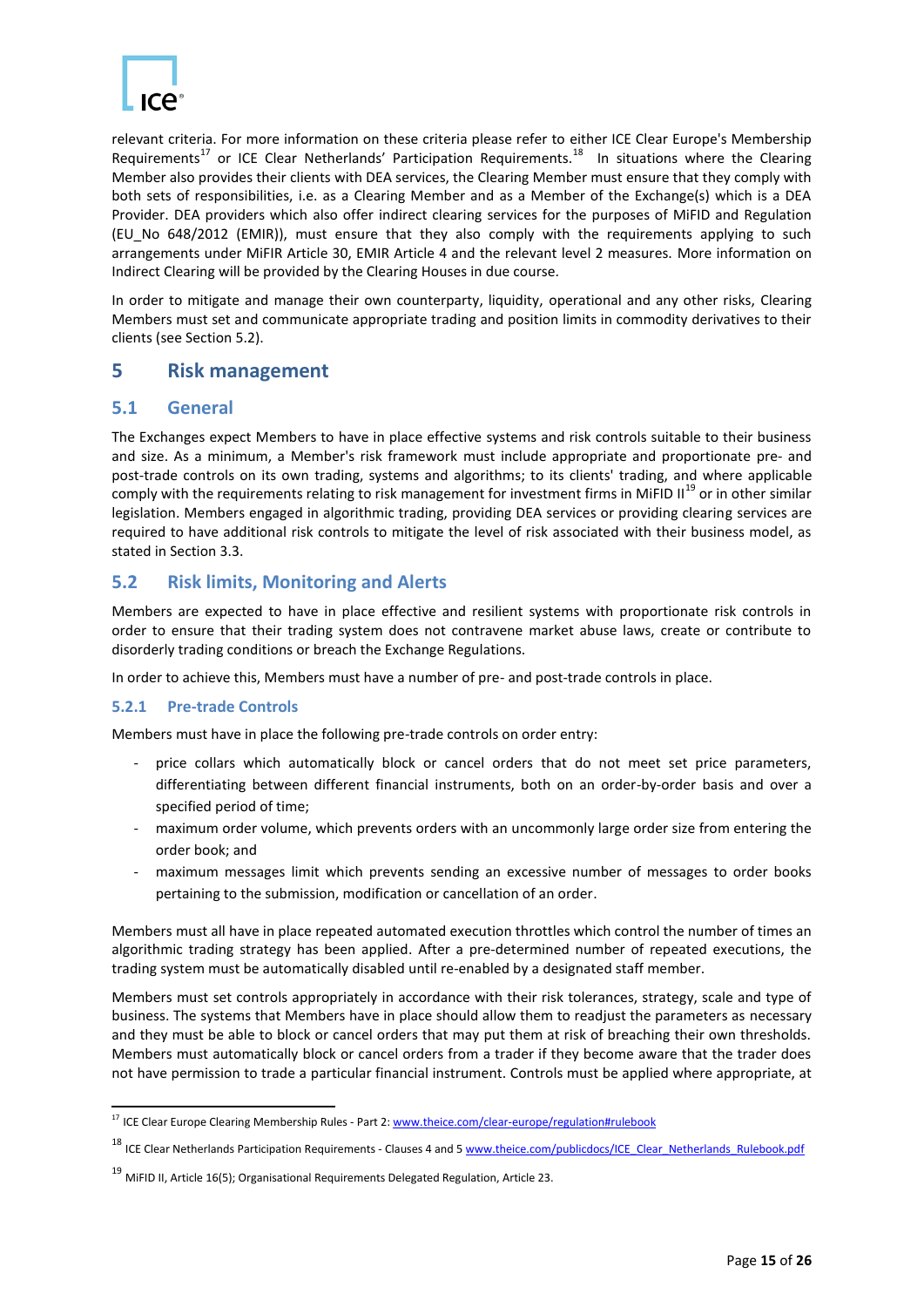

client level; by product; by trader; by trading desk or at the Member level. Pre-trade controls may only be over-ridden with the full knowledge of risk management staff; and all such decisions must be properly documented. Such over-ride procedures and arrangements must be applied in relation to a specific trade on a temporary basis and in exceptional circumstances. They must be subject to verification by the risk management function and authorisation by a designated individual of the Member.

#### <span id="page-15-0"></span>**5.2.2 Post-trade controls**

Post-trade controls must include as a minimum the continuous assessment and monitoring of market and credit risk of the Member and controls regarding the maximum long and short and overall strategy positions. If a post-trade control is triggered, the Member must take appropriate action.

Members must reconcile their own trading logs with the data provided by the Exchange, by their clearing members; central counterparties; DEA Providers; third party data vendors and/or other relevant business partners. Member must be able to calculate their outstanding exposure, and that of its traders and clients in real-time.

For Members operating an algorithmic trading system, post-trade monitoring must be undertaken by the traders responsible for the algorithm and the risk control functions within the firm.

#### <span id="page-15-1"></span>**5.2.3 Position Limits set by Clearing Members**

Clearing Members must set and communicate appropriate trading and position limits in commodity derivatives to their clients in order to mitigate and manage their own counterparty, liquidity, operational and any other risks.

Clearing Members must monitor their clients' positions against these limits as close to real-time basis as possible and have appropriate pre-trade and post-trade procedures for managing the risk of breaches, by way of appropriate margining practice and other means.

Clearing Members must document such procedures in writing and maintain records of their compliance.

#### <span id="page-15-2"></span>**5.2.4 Monitoring systems**

Members are encouraged to use automated surveillance where proportionate, or have in place a system that alerts them to breaches, either automatically or through system monitoring appropriate to the size, nature and scope of their business. Members should pay particular attention to how alerts outside of normal office hours are dealt with.

Members should have in place procedures for ensuring issues are escalated and appropriate action taken in a timely manner. Appropriate action may involve the automatic or manual closing out or reducing of positions if limits are breached.

Functionality is available to Members through the relevant Exchange's risk management tools, such as ACE and the various APIs, and for Clearing Members in the ICE Clearing Administration tool where they can set and/or change risk limits.

Members must have the capability to monitor real-time orders during their trading hours. This includes any trading activity undertaken by their clients. Members that engage in HFT must also monitor heartbeats between their systems and the Exchange to make sure connectivity has not been lost. This monitoring should be undertaken by an independent function within the firm.

#### <span id="page-15-3"></span>**5.2.5 Kill functionality**

Members must be able to cancel immediately, as an emergency measure, any or all of its unexecuted orders submitted to any or all trading venues to which the Member is connected (the "kill functionality"). For these purposes, unexecuted orders include those originating from individual traders, trading desks or, where applicable, clients. Members must be able to identify which trading algorithm and which trader, trading desk, or, where applicable, which client is responsible for each order that has been sent to a trading venue. Compliance staff at a Member must have, at all times, direct access, or contact with the person or persons within the Member who has access to the kill functionality.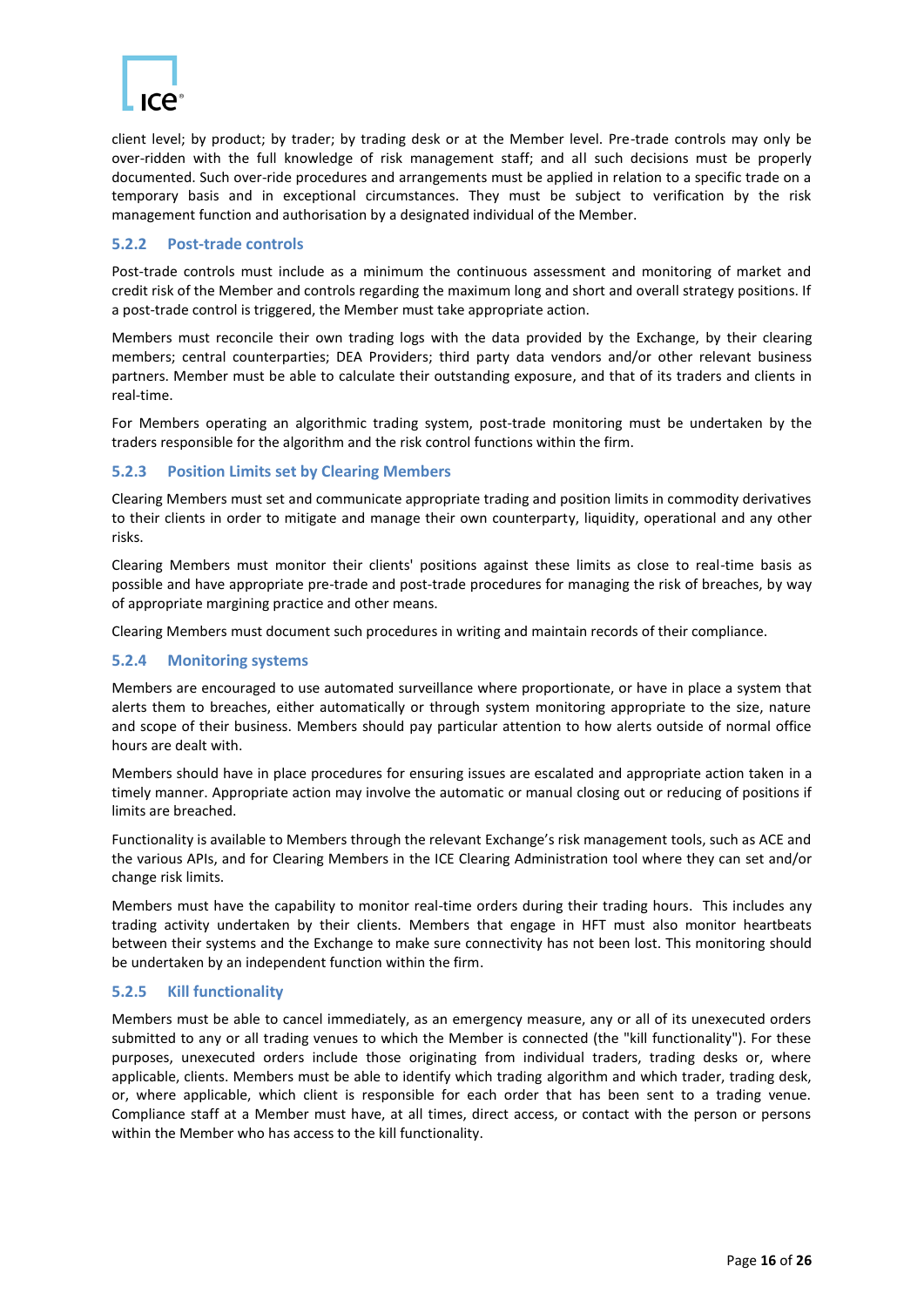#### <span id="page-16-0"></span>**5.3 Members engaged in algorithmic trading**

Members engaged in algorithmic trading and/or operating automated trading systems ("ATSs") that are active on the Exchange platform are expected to comply with the relevant MiFID II requirements, the Exchange Regulations, the FIA's *Recommendations for Risk Controls for Trading Firms,* and other applicable rules and regulations.

#### <span id="page-16-1"></span>**5.4 Testing of trading systems, strategies and algorithms**

#### <span id="page-16-2"></span>**5.4.1 Conformance Testing**

All Members must undertake conformance testing with the Exchanges to ensure that:

- the basic functioning of the Member's trading system, algorithm and strategy complies with the Exchange's conditions;
- the system or algorithm interacts with the Exchange's matching logic as expected;
- basic functionalities, such as submission, modification or cancellation of an order and all business data flows are functioning; and
- the connectivity, including the cancel on disconnect command, market data feed loss and throttles, and the recovery all function.

Members will be required to undertake conformance when accessing the Exchange as a Member and prior to the deployment or a substantial update of:

- the access to the Exchange's system;
- the Member's trading system, trading algorithm or trading strategy.

DEA providers should note that any DEA clients which operate an algorithmic trading system or trading algorithm will be required to test its conformance in any of the following cases:

- when connecting to the Exchange through a sponsored access arrangement for the first time;
- when the relevant Exchange makes material changes to its systems; and
- prior to initial deployment or material update of the algorithmic trading system, trading algorithm or algorithmic trading strategy.

The Exchange will provide a conformance testing environment which all Members and prospective Members can access.

#### <span id="page-16-3"></span>**5.4.2 Testing of algorithms**

Prior to the deployment or substantial update of an algorithmic trading system, trading algorithm or algorithmic trading strategy, Members are responsible for ensuring that sufficient testing is undertaken in a non-live, segregated test environment to ensure that any signs of disorderly trading or Exchange Regulation violations are identified and rectified.

As part of such testing, Members must also ensure that their trading system, trading strategy or algorithm works adequately under stressed conditions. Members must ensure that the testing methodologies used address the design, performance, recordkeeping and approval of the algorithmic trading system, trading algorithm or algorithmic trading strategy, in addition to setting out the allocation of responsibilities and sufficient resources, and the procedures to seek instructions within the Member. The methodologies must ensure that the trading system, trading algorithm or trading strategy:

- does not behave in an unintended manner;
- complies with the Member's obligations under MiFID II, as applicable;
- complies with the relevant Exchange Regulations;
- does not contribute to disorderly trading conditions;
- continues to work effectively in stressed market conditions; and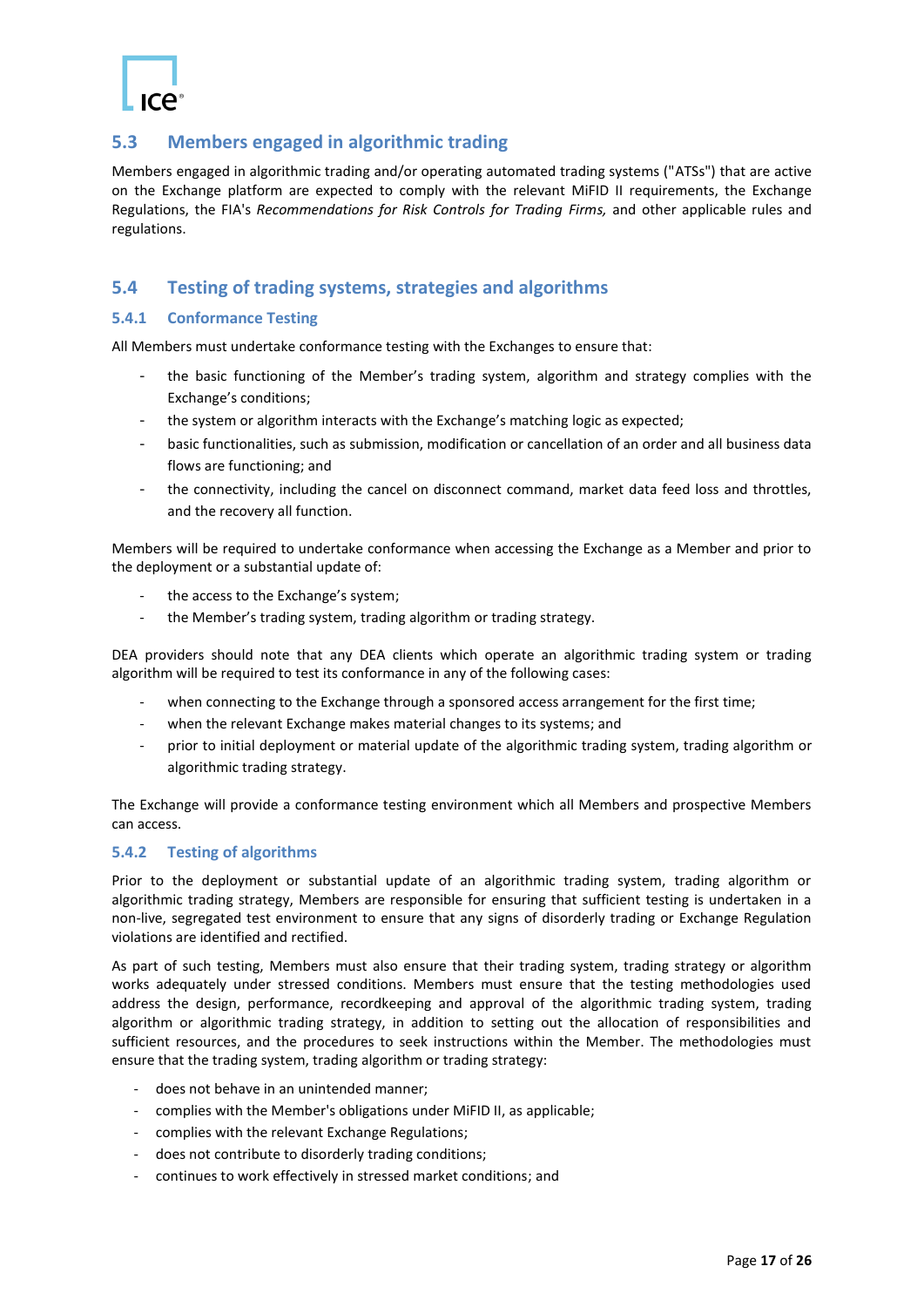

where necessary under those conditions, allows for the switching off of the algorithmic trading system or trading algorithm.

Before deployment of a trading algorithm, Members must set pre-defined limits on:

- the number of financial instruments being traded;
- the price, value and number of orders;
- the strategy positions; and
- the number of trading venues to which orders are sent.

Members must test that their algorithmic trading systems and relevant procedures and controls can withstand increased order flows or market stresses, on a regular basis, in accordance with applicable laws. Members must design such tests having regard to the nature of their trading activities and trading systems. Members must ensure that the tests are carried out in such a way that they do not affect the production environment. The tests should comprise:

- running high messaging volume tests using the highest number of messages received and sent by the Member during the previous six months, multiplied by two; and
- running high trade volume tests, using the highest volume of trading reached by the Member during the previous six months, multiplied by two.

Members retain full responsibility for testing irrespective of any outsourcing arrangement, and will be required to certify that the algorithms they deploy have been tested and to explain the means used for that testing. For clarity, this self-certification obligation lies with the Exchange Member.

#### <span id="page-17-0"></span>**5.5 Electronic and Physical Security**

Members must consider the electronic and physical security of their trading and business networks and must maintain appropriate arrangements that minimise the risks of attacks against its information systems. Such arrangements must ensure the confidentiality, integrity, authenticity, and availability of data and the reliability and robustness of the Member's information systems. Members are strongly encouraged to use passwords, network firewalls, VPN connections or other security devices to prevent unauthorised access and minimise the risks of cyber-attacks against their systems and Exchange systems. Third-party electronic security audits, performed at regular intervals, are encouraged.

It is recommended that Members implement an IT strategy with defined objectives and measures which:

- complies with the business and risk strategy of the Member and is adapted to its operational activities and the risks to which it is exposed;
- is based on a reliable IT organisation, including service, production and development; and
- complies with effective IT security management.

Members should check that staff have appropriate access to systems, including permissions to view and modify positions, and conversely do not have access inappropriate to their role. This should incorporate activity undertaken out of the office, or out of office hours. Where out of office/hours trading is permitted, Members are encouraged to have in place an approval process to consent to such activity. The sharing of passwords and the use of a login other than one's own is prohibited and usage must be monitored.

Use of systems to log user and system activity is strongly encouraged. Members must be able to identify all persons who have access to IT systems, and monitor their access. Members must have clear and effective monitoring and escalation procedures to detect and deter unauthorised activity and ensure it takes appropriate action if security breaches are identified. Members are encouraged to undertake annual penetration tests and vulnerability scans to protect against cyber-attacks.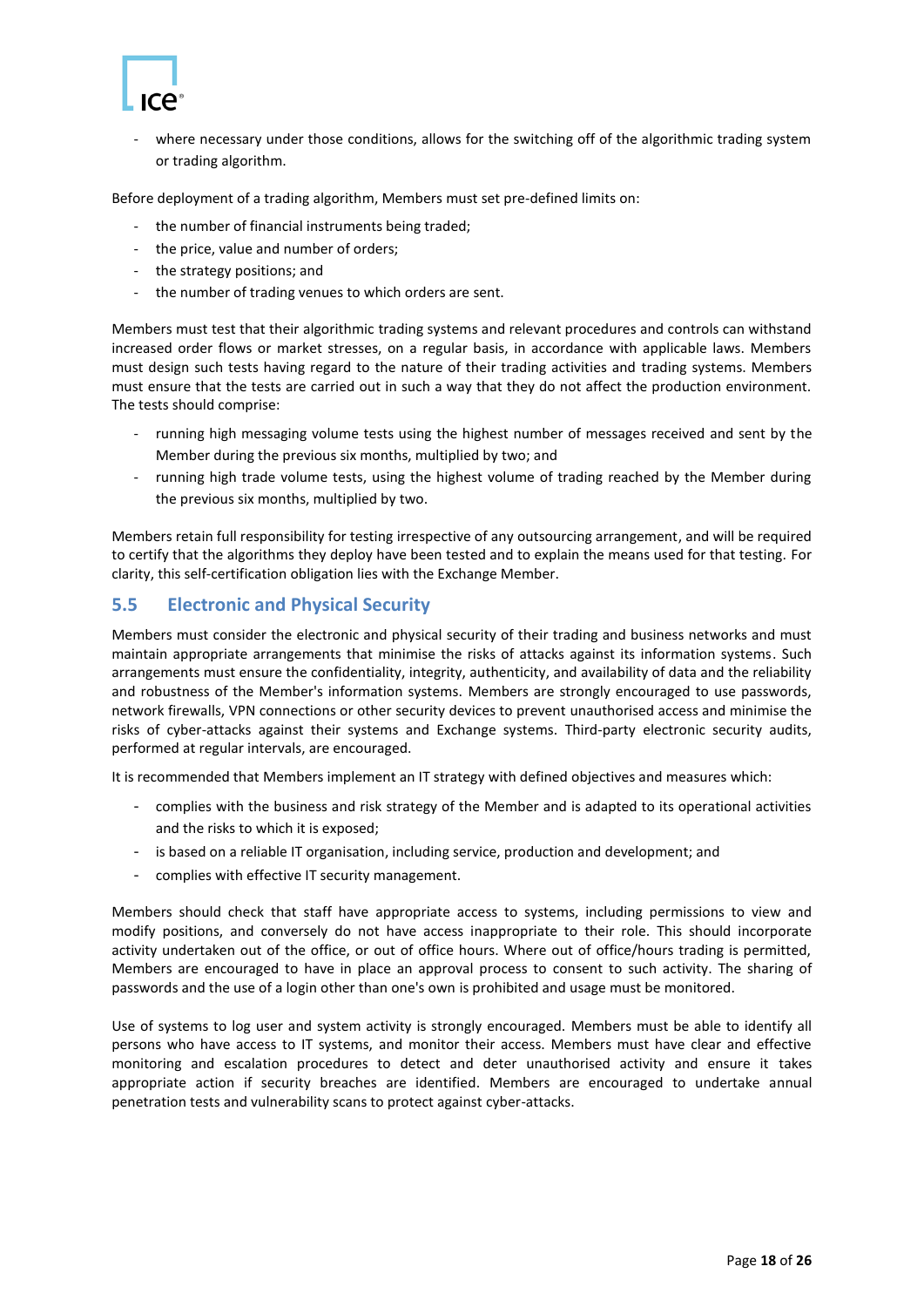

#### <span id="page-18-0"></span>**5.6 Business clocks**

Members must ensure that they comply with the requirements under MiFID II relating to the synchronisation of business clocks.<sup>20</sup> In particular, Members must synchronise the business clocks they use to record the date and time of any reportable event with the Coordinated Universal Time ("UTC") issued and maintained by the timing centres listed in the latest Bureau International des Poids et Mesures Annual Report on Time Activities. They must also ensure that they adhere to the requisite level of accuracy and comply with the maximum divergence requirements in MiFID II.

#### <span id="page-18-1"></span>**6 The Compliance function**

#### <span id="page-18-2"></span>**6.1 General**

The Exchanges recognise that Members have a variety of systems in place to deal with compliance risk. Accordingly, the Exchanges do not aim to be overly prescriptive as to how Members deal with compliance issues but note the requirements relating to the Compliance function within Investment Firms under MiFID II<sup>21</sup>. The Exchanges recommend that all Members have appropriate systems and controls in place to ensure that the Member and its clients are adhering to the Exchange Regulations, this Guidance and other applicable rules and regulations.

The Exchanges expect all Members, including those solely doing proprietary business, to have in place measures against potentially abusive trading behaviour.

#### <span id="page-18-3"></span>**6.2 Compliance in algorithmic firms**

The Exchanges expect Compliance staff to have an understanding of the way in which the algorithmic trading systems and algorithms of the Member operate. The compliance function should be in continuous contact with persons who have detailed knowledge of the Member's algorithmic trading systems.

Compliance staff should have access to the kill functionality, or direct contact with persons who have access to it, and to those responsible for each trading system or algorithm.

Members must ensure that compliance controls are embedded during the initial deployment and any subsequent updates of algorithmic trading systems or strategies, trading algorithms, or ATSs operating on the Exchange(s), for example, by having compliance sign-off on any new algorithmic trading systems or strategies, trading algorithms, or ATSs.

#### <span id="page-18-4"></span>**6.3 Compliance manual**

Members' compliance manuals should, where appropriate, make specific reference to Exchanges' Regulations and obligations and how the Members comply. Further, the Exchanges recommend that Members take steps to ensure that staff adhere to the Member's compliance manual. This may include requiring staff to: agree to be bound by the Member's compliance manual, undergo training, acknowledge that they have read and understood the relevant Exchange Regulations etc. The Exchanges may request to review a Member's compliance manual in accordance with its powers under the Exchange Rules. As a result, Members should be prepared to disclose compliance manuals upon demand, if requested.

#### <span id="page-18-5"></span>**6.4 Compliance monitoring**

Members must monitor all trading activity that takes place through their trading systems, including orders and trading activity of their clients, to detect signs of potential market abuse as specified in MAR, its supplementing Regulations and technical standards. MAR prohibitions include insider dealing, unlawful disclosure of inside information and market manipulation and sets out a non-exhaustive list of indicators and practices which may highlight such potential market abuse.<sup>22</sup>

**.** 

<sup>&</sup>lt;sup>20</sup> MiFID II, Article 50.

 $^{21}$  MiFID II, Articles 16(2) and 17(1); RTS 6, Article 2; and Organisational Requirements Delegated Regulation, Article 22.

 $22$  Commission Delegated Regulation (EU) 2016/522 - Indicators of Market Manipulation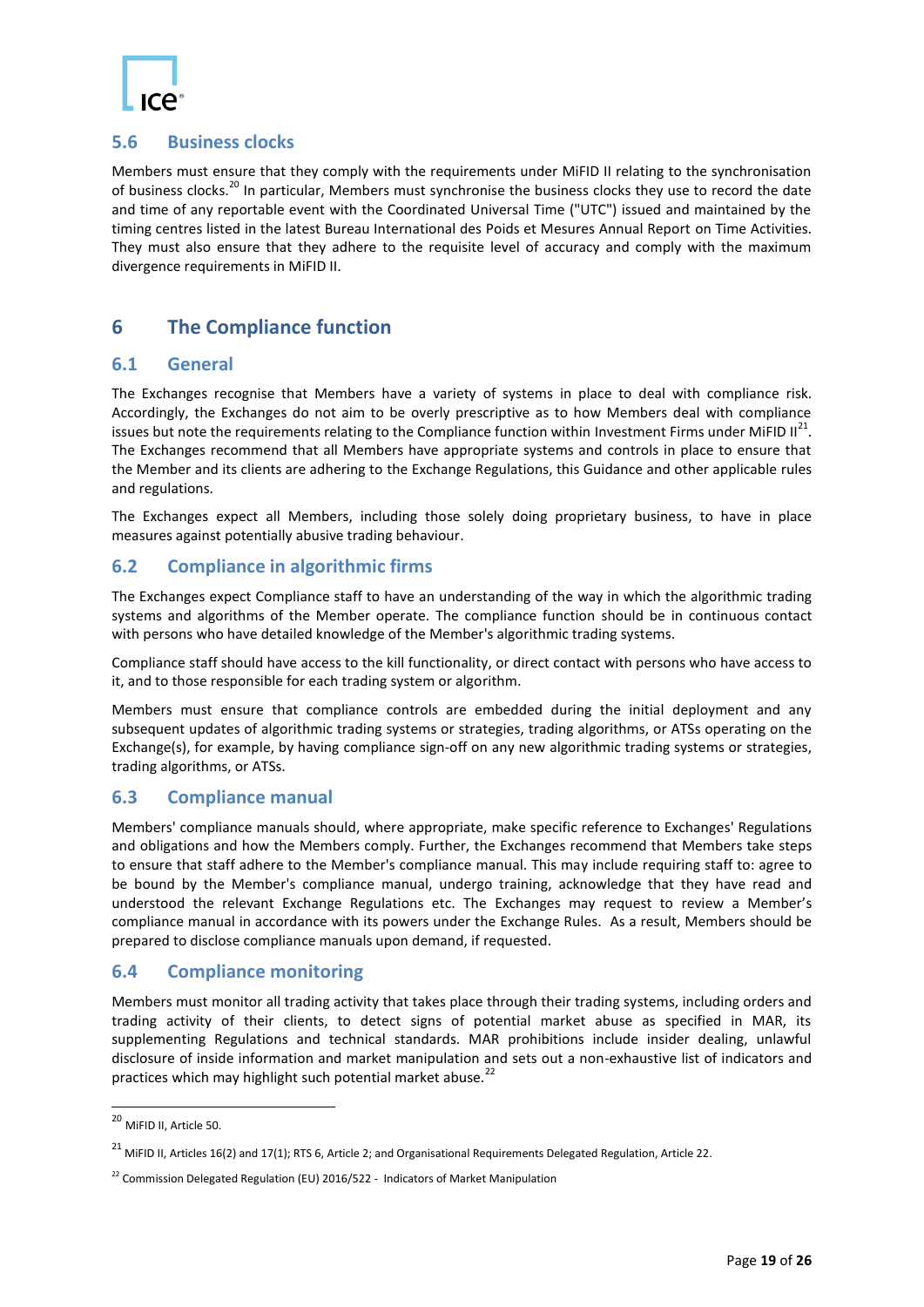

Depending on the nature, scale and complexity of the Member's business, the monitoring tools utilised by the Member should be able to produce alerts, reports and include visualisation tools to detect potentially suspicious activity. Systems must be adaptable to changes and reviewed on an annual basis, including the parameters and filters, to ensure they remain appropriate to the business.

The Exchanges emphasise the importance of clear investigation procedures, using all information available to Members, such as other relevant trading undertaken by those clients if applicable. Further, clear escalation procedures are important, ensuring that suspicious trading is reported to the relevant Exchange and/or other appropriate regulatory bodies.

Members conducting algorithmic trading should recognise the complexity of their business and have an automated surveillance system which monitors orders and transactions and generates alerts and reports. The system should be able to read, replay and analyse order and transaction data on an ex-post basis and be able to generate alerts at the beginning of the following trading day or, where manual processes are involved, at the end of the following trading day. The system must also have adequate documentation and procedures in place for the effective follow-up to alerts generated by it.

In addition to monitoring for suspicious activity, Members should also undertake compliance monitoring, which may involve a level of human analysis, for adherence to the Exchange Regulations, such as (but not limited to):

- monitoring of error trades;
- adherence to Exchange Regulations on Block trades, Exchange for Physical and Exchange for Swap transactions, including ensuring all relevant documentation is available to the Exchange upon request and minimum thresholds are met;
- adherence to Exchange Regulations on Basis trades, Cross trading, and Asset Allocations;
- monitoring of default accounts: Members should make best endeavours to register trades promptly on the day the trade was executed; and
- accessing and managing their own or their clients ability and decision to make / receive delivery of physically deliverable contracts, including appropriate client due diligence and monitoring during the days immediately prior to expiry of relevant Contracts.

The monitoring employed should be proportionate to the scale, size and nature of the Member's business.

#### <span id="page-19-0"></span>**6.5 Recordkeeping requirements**

Members must ensure that they comply with Exchange and all applicable regulatory recordkeeping requirements, including, where applicable, the requirements relating to recordkeeping for investment firms in MiFID  $II^{23}$ . This includes:

- recording all communication channels and storing all communications relating to client business, ensuring that all telephone lines used for the receipt or giving of orders are tape recorded and the recordings kept for a minimum of five years, unless otherwise specified by the relevant regulator;
- having in place and storing client agreements;
- having a complete audit trail of orders placed and transactions completed on the relevant Exchange for a period of not less than five years;
- all information required to be retained relating to Basis trades, Asset Allocations, Block Trades, EFP, EFS and Soft Commodity EFRP transactions for a period of not less than five years; and
- in the case of HFT firms, storage of accurate and time-sequenced records on orders (including cancellations), executions and quotations on the Exchange(s) for at least the necessary minimum period depending on the nature of the business.

<sup>1</sup> <http://eur-lex.europa.eu/legal-content/EN/TXT/PDF/?uri=CELEX:32016R0522&from=EN>

<sup>&</sup>lt;sup>23</sup> MiFID II. Articles 16(6) and (7); Organisational Requirements Delegated Regulation, Articles 72 to 76.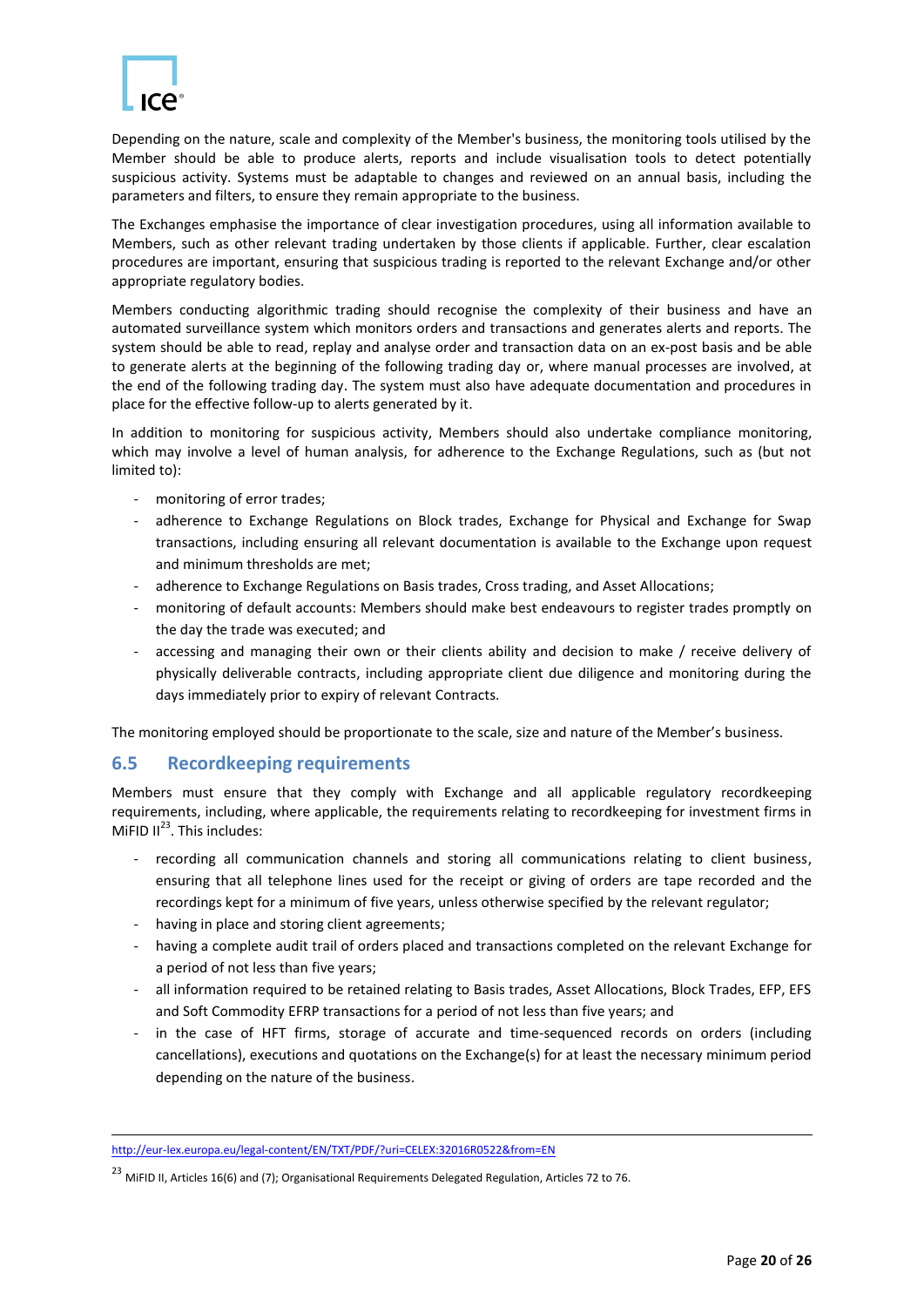

Members should note that certain regulators or applicable laws may require a longer record retention period, which must be complied with.

The Exchanges also recommend that Members ensure that trade and account information is accurate by reconciling their own electronic trading logs with records provided by the Exchanges and others.

Members must keep records to demonstrate, in the event of a review or on request, adherence with the Exchange Regulations.

In addition, a firm operating an algorithmic system must keep records of any material changes made to the software used for algorithmic trading, to accurately determine:

- when a change was made;
- who made the change;
- who approved the change; and
- the nature of the change.

#### <span id="page-20-0"></span>**6.6 Order Receipt and Execution**

Member must ensure that order slips or electronic order records contain the information specified under the Exchange Regulations. Further to the compliance monitoring requirements set out in Section 6.4, the Exchanges encourage regular sampling of order slips or electronic order records and other relevant records to ensure that all information is included and other relevant Exchange Regulations are being adhered to. In addition to testing, the Exchanges strongly recommend that Members have in place procedures and policies governing client order receipt and execution. Members should ensure that they comply with all relevant regulatory requirements relating to order receipt and execution, including, where applicable, the requirements relating to client order handling for investment firms in MiFID  $II^{24}$  or other relevant legislation.

#### <span id="page-20-1"></span>**6.7 Client Agreements**

Members must have client agreements in place. The Exchanges deem it prudent for such agreements to oblige clients to comply with the Exchange Regulations and to co-operate with the Exchanges, for instance, when in receipt of an Exchange enquiry. Members are reminded, however, that this does not absolve the Member of its obligations under the relevant Exchange Regulations (see Section [1.4\)](#page-6-1).

The Exchanges also recommend that such agreements permit the Member to, if necessary, take appropriate action on behalf of their client. This would include, for example, closing out or otherwise liquidating affected contracts.

For Members that are DEA Providers, please see section 4.2 for requirements.

Where a Member is a Clearing Member of ICE Clear Europe, the ICE Clear Europe Customer-CM F&O Transaction Standard Terms ("ICEU F&O Standard Terms")<sup>25</sup> also apply and override such agreements to the extent of any inconsistency. Where a Member is a General Clearing Participant of ICE Clear Netherlands, a Clearing Agreement must also have been concluded.

Members and clients should ensure these are duly incorporated into client agreements, as set forth in the ICE Clear Europe Clearing Rules ("ICEU Clearing Rules") and ICE Clear Netherlands Clearing Rules ("ICN Clearing Rules"). Circular C14/055 (including any successor Circulars) provides details on the documentation Clearing Members and Customers of ICE Clear Europe should execute pursuant to ICE Clear Europe Rule 202(b).<sup>26</sup>

#### <span id="page-20-2"></span>**6.8 Jurisdictions<sup>27</sup>**

1

Members should be familiar with specific jurisdictional obligations regarding entering orders on the Exchanges via the ICE Platform, and have in place appropriate policies and procedures to ensure compliance with any

<sup>&</sup>lt;sup>24</sup> MiFID II, Articles 24(1) and 28(1); Organisational Requirements Delegated Regulation, Articles 67 to 70.

<sup>&</sup>lt;sup>25</sup> Exhibit 2, ICEU Clearing Rules: https://www.theice.com/publicdocs/clear\_europe/rulebooks/rules/Clearing\_Rules.pdf.

<sup>&</sup>lt;sup>26</sup> ICE Clear Europe Customer Documentation Requirements [https://www.theice.com/publicdocs/clear\\_europe/circulars/C14055.pdf](https://www.theice.com/publicdocs/clear_europe/circulars/C14055.pdf)

<sup>&</sup>lt;sup>27</sup> IFEU Jurisdictions Document: https://www.theice.com/publicdocs/futures\_jurisdiction.pdf.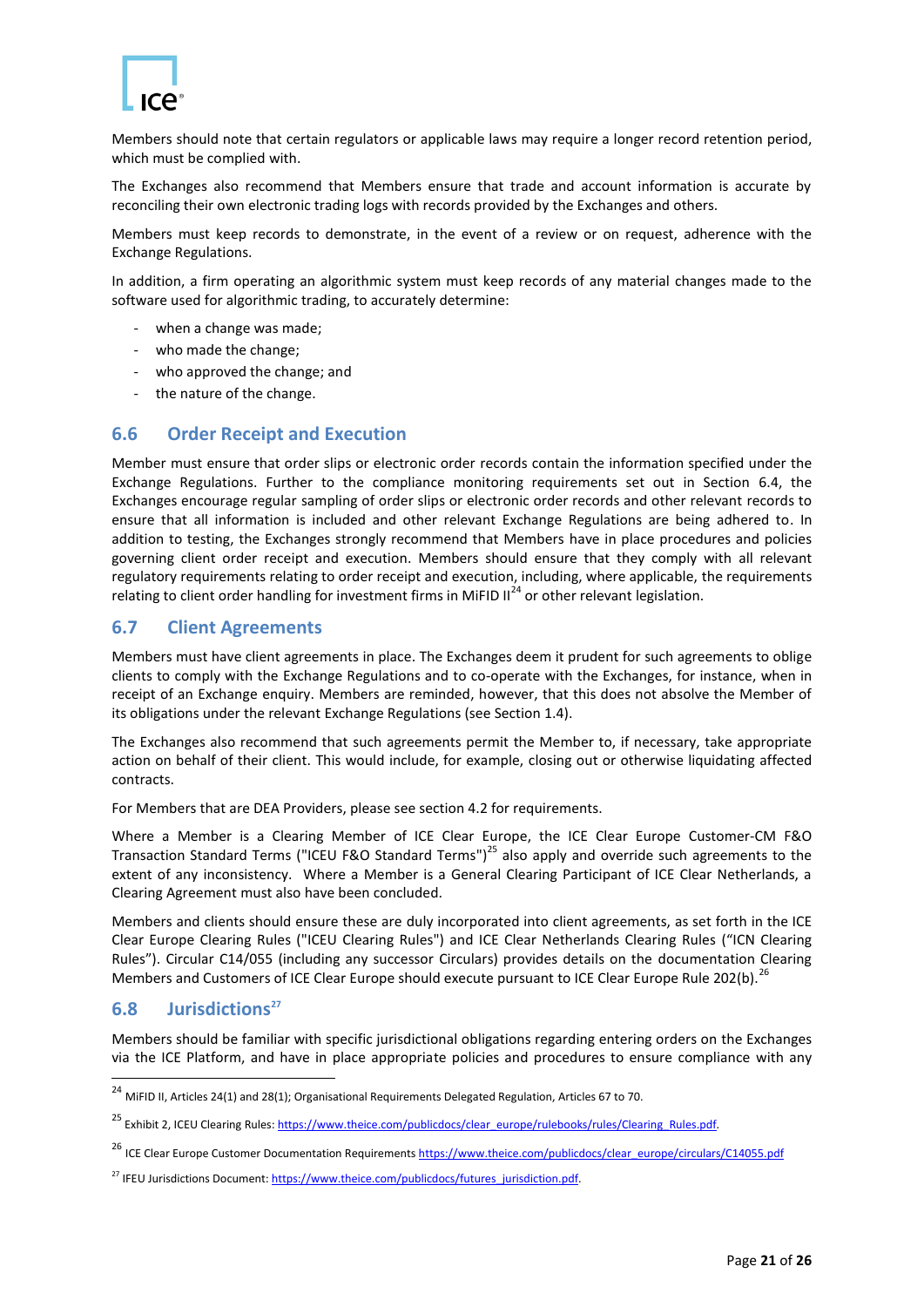

conditions that apply in that jurisdiction. Providing access to entities within jurisdictions prohibited by the Exchanges is not permitted.

#### <span id="page-21-0"></span>**7 Back office operations**

The Exchanges remind Members of the importance of the specific procedures below and the need for Members to have in place clear, documented policies and procedures on each operational process. In addition these policies and processes should be regularly reviewed, at least on an annual basis, to ensure that they continue to be appropriate and do not cause a violation of Exchange Regulations:

- Close out procedures / Position maintenance: The Exchanges remind Members of the importance of completing their close out procedures accurately and adhering to the Exchanges' position maintenance cut-off times.
- Position reporting: The Exchanges also emphasise the importance of accurately reporting all positions by submitting their electronic large trader file(s) by the Exchanges' deadline.
- Default accounts: Members should not delay the correct registration or booking of a trade (for example, by allowing it to remain in a default account overnight) where such registration could be achieved more promptly.
- Physically deliverable contracts: Members are strongly encouraged to monitor and manage both their own and their clients' ability and decision to make and receive delivery of physically deliverable contracts.

#### <span id="page-21-1"></span>**8 Additional Membership requirements**

Members are reminded of on-going Membership requirements, including notifying and seeking the consent of the relevant Exchange in relation to any changes in the nature of business or legal status of the Member.<sup>28</sup>

Members must keep the relevant Exchange up to date with the details of all contacts and Responsible Individuals (as defined in the relevant Exchange Regulations), and seek consent from the relevant Exchange for any proposed change to the identity or location of any Responsible Individual.<sup>29</sup> Such Exchange may need to contact a Member urgently and often only accepts instructions from Responsible Individuals when dealing with trade or execution issues, or administrators. It is essential that contact details of any relevant person, especially within compliance, are current.

#### <span id="page-21-2"></span>**9 Straight through processing**

Under Article 29(2) of MiFIR, trading venues, CCPs and clearing members must have in place systems, procedures and arrangements to ensure that cleared derivatives are submitted and accepted for clearing as quickly as technologically practicable. This requirement is further specified in Commission Delegated Regulation (EU) 2017/582 (RTS 26). It is the Exchanges' view that the Exchange Regulations together with Part 4 (Rules 401 and 403) of the Clearing Rules and the Standard Terms (section 3(b)-3(c)), meet the conditions set out in Article 2(1)(a)-(c) of RTS 6.

#### <span id="page-21-3"></span>**10 Useful Reading**

#### <span id="page-21-4"></span>**10.1 MiFID II**

**.** 

The following come into effect on 3 January 2018.

**MiFID II Directive:** Directive 2014/65/EU of the European Parliament and of the Council of 15 May 2014 on markets in financial instruments and amending Directive 2002/92/EC and Directive 2011/61/EU

 $^{28}$  Rule B.5.1A(a), IFEU Exchange Rules; article I-7.2(a), ICE Endex Rules.

<sup>&</sup>lt;sup>29</sup> Rule B.5.1A(b), IFEU Exchange Rules; article I-7.2(b), ICE Endex Rules.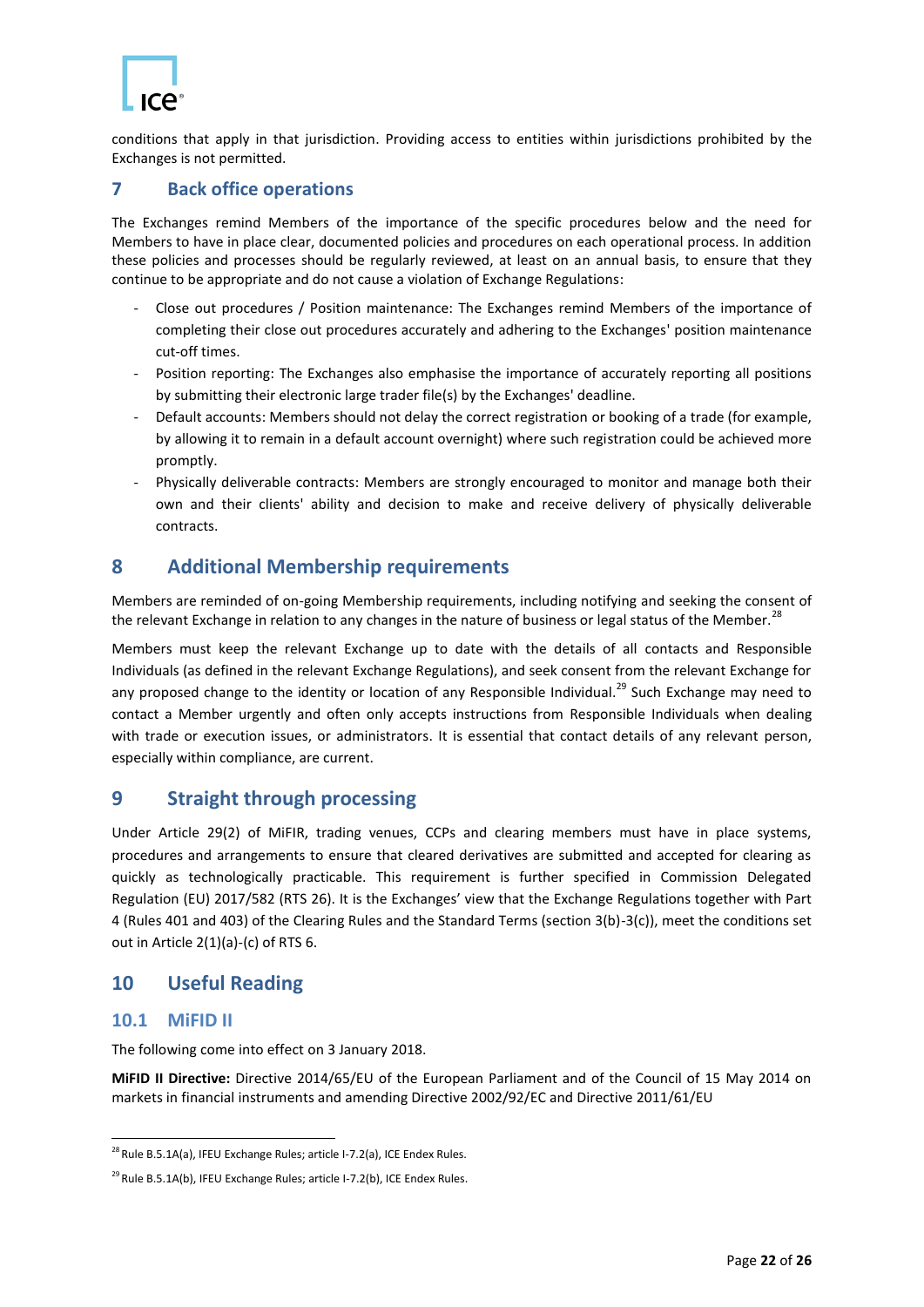

[http://eur-lex.europa.eu/legal-content/EN/TXT/HTML/?uri=CELEX:32014L0065&from=EN.](http://eur-lex.europa.eu/legal-content/EN/TXT/HTML/?uri=CELEX:32014L0065&from=EN)

**MiFIR:** Regulation (EU) No 600/2014 of the European Parliament and of the Council of 15 May 2014 on markets in financial instruments and amending Regulation (EU) No 648/2012

[http://eur-lex.europa.eu/legal-content/EN/TXT/HTML/?uri=CELEX:32014R0600&from=EN.](http://eur-lex.europa.eu/legal-content/EN/TXT/HTML/?uri=CELEX:32014R0600&from=EN)

**RTS 6:** Commission Delegated Regulation (EU) 2017/589 of 19 July 2016 supplementing Directive 2014/65/EU of the European Parliament and of the Council with regard to regulatory technical standards specifying the organisational requirements of investment firms engaged in algorithmic trading

<http://eur-lex.europa.eu/legal-content/EN/TXT/PDF/?uri=CELEX:32017R0589&from=EN>

**RTS 7:** Commission Delegated Regulation (EU) 2017/584 of 14 July 2016 supplementing Directive 2014/65/EU of the European Parliament and of the Council with regard to regulatory technical standards specifying organisational requirements of trading venues

<http://eur-lex.europa.eu/legal-content/EN/TXT/PDF/?uri=CELEX:32017R0584&from=EN>

**RTS 25:** Commission Delegated Regulation (EU) 2017/574 of 7 June 2016 supplementing Directive 2014/65/EU of the European Parliament and of the Council with regard to regulatory technical standards for the level of accuracy of business clocks

<http://eur-lex.europa.eu/legal-content/EN/TXT/PDF/?uri=CELEX:32017R0574&from=EN>

**RTS 26:** Commission Delegated Regulation (EU) 2017/582 of 29 June 2016 supplementing Regulation (EU) No 600/2014 of the European Parliament and of the Council with regard to regulatory technical standards specifying the obligation to clear derivatives traded on regulated markets and timing of acceptance for clearing

http://eur-lex.europa.eu/legal-content/EN/TXT/PDF/?uri=CELEX:32017R0582&from=EN

**Organisational Requirements Delegated Regulation:** Commission Delegated Regulation (EU) 2017/565 of 25 April 2016 supplementing Directive 2014/65/EU of the European Parliament and of the Council as regards organisational requirements and operating conditions for investment firms and defined terms for the purposes of that Directive

<http://eur-lex.europa.eu/legal-content/EN/TXT/PDF/?uri=CELEX:32017R0565&from=EN>

#### <span id="page-22-0"></span>**10.2 MAR**

The following came into effect on 3 July 2016.

**MAR:** Regulation (EU) No 596/2014 of the European Parliament and of the Council of 16 April 2014 on market abuse (market abuse regulation) and repealing Directive 2003/6/EC of the European Parliament and of the Council and Commission Directives 2003/124/EC, 2003/125/EC and 2004/72/EC

[http://eur-lex.europa.eu/legal-content/EN/TXT/HTML/?uri=CELEX:32014R0596&from=EN.](http://eur-lex.europa.eu/legal-content/EN/TXT/HTML/?uri=CELEX:32014R0596&from=EN)

Commission Delegated Regulation (EU) 2016/957 of 9 March 2016 supplementing Regulation (EU) No 596/2014 of the European Parliament and of the Council with regard to regulatory technical standards for the appropriate arrangements, systems and procedures as well as notification templates to be used for preventing, detecting and reporting abusive practices or suspicious orders or transactions

[http://eur-lex.europa.eu/legal-content/EN/TXT/HTML/?uri=CELEX:32016R0957&from=EN.](http://eur-lex.europa.eu/legal-content/EN/TXT/HTML/?uri=CELEX:32016R0957&from=EN)

Commission Delegated Regulation (EU) 2016/909 of 1 March 2016 supplementing Regulation (EU) No 596/2014 of the European Parliament and of the Council with regard to regulatory technical standards for the content of notifications to be submitted to competent authorities and the compilation, publication and maintenance of the list of notifications

[http://eur-lex.europa.eu/legal-content/EN/TXT/HTML/?uri=CELEX:32016R0909&from=EN.](http://eur-lex.europa.eu/legal-content/EN/TXT/HTML/?uri=CELEX:32016R0909&from=EN)

Commission Implementing Regulation (EU) 2016/347 of 10 March 2016 laying down implementing technical standards with regard to the precise format of insider lists and for updating insider lists in accordance with Regulation (EU) No 596/2014 of the European Parliament and of the Council

[http://eur-lex.europa.eu/legal-content/EN/TXT/HTML/?uri=CELEX:32016R0347&from=EN.](http://eur-lex.europa.eu/legal-content/EN/TXT/HTML/?uri=CELEX:32016R0347&from=EN)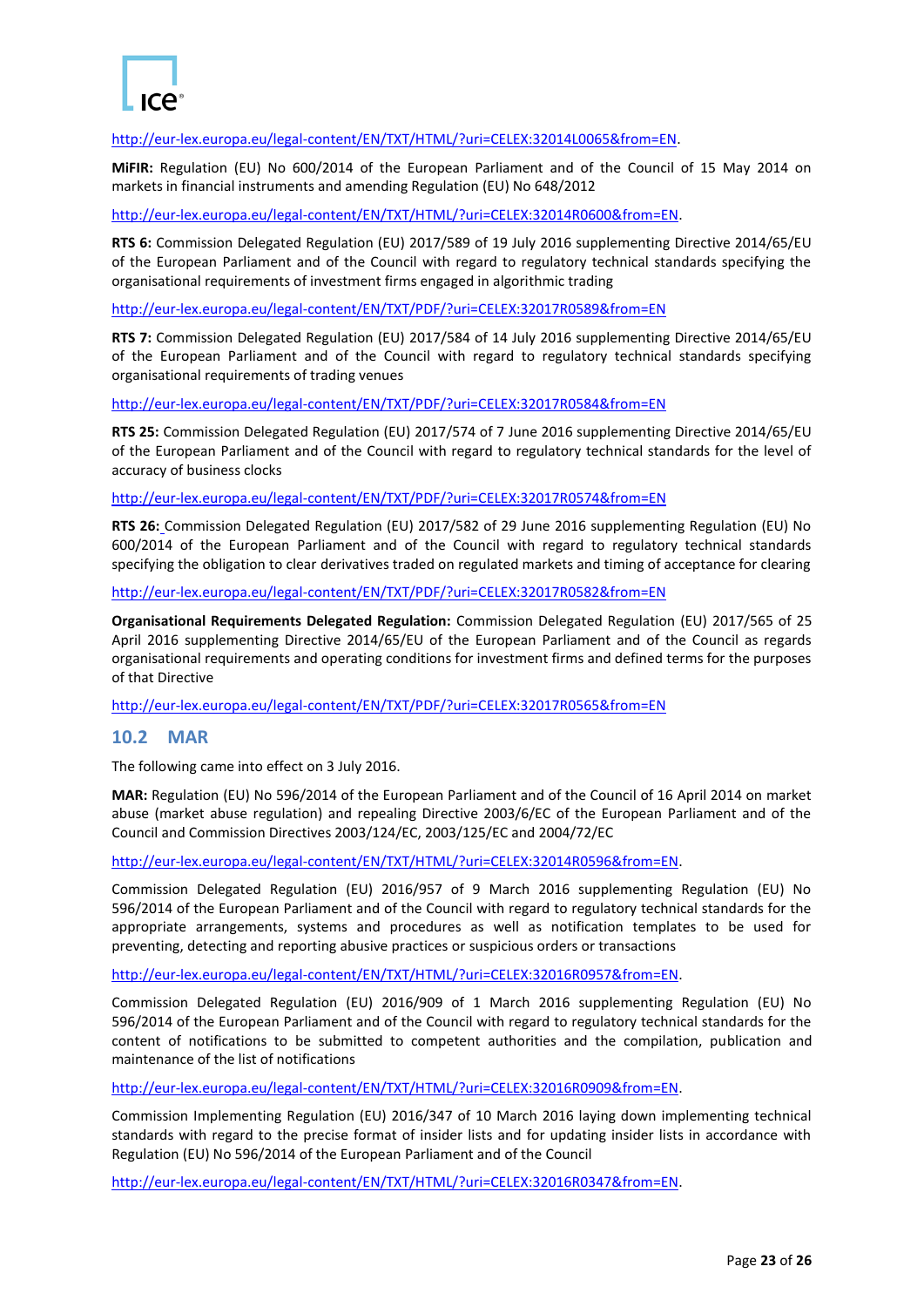

Commission Implementing Regulation (EU) 2016/378 of 11 March 2016 laying down implementing technical standards with regard to the timing, format and template of the submission of notifications to competent authorities according to Regulation (EU) No 596/2014 of the European Parliament and of the Council

[http://eur-lex.europa.eu/legal-content/EN/TXT/HTML/?uri=CELEX:32016R0378&from=EN.](http://eur-lex.europa.eu/legal-content/EN/TXT/HTML/?uri=CELEX:32016R0378&from=EN)

#### <span id="page-23-0"></span>**10.3 Automated Trade Systems ("ATSs")**

ESMA, 'Guidelines on systems and controls in an automated trading environment for trading platforms, investment firms and competent authorities', published December 2011.

[https://www.esma.europa.eu/sites/default/files/library/2015/11/esma\\_2012\\_122\\_en.pdf](https://www.esma.europa.eu/sites/default/files/library/2015/11/esma_2012_122_en.pdf)

#### <span id="page-23-1"></span>**10.4 Market Access**

Futures Industry Association ("FIA"), Market Access Risk Management Recommendations, published April 2010.

[https://secure.fia.org/downloads/Market\\_Access-6.pdf](https://secure.fia.org/downloads/Market_Access-6.pdf)

#### <span id="page-23-2"></span>**10.5 Risk Controls – recommendations for trading firms**

FIA – Principal Traders Group, Recommendations for Risk Controls for Trading Firms, published November 2010.

[https://secure.fia.org/downloads/Trading\\_Best\\_Pratices.pdf](https://secure.fia.org/downloads/Trading_Best_Pratices.pdf)

#### <span id="page-23-3"></span>**10.6 Operational risks**

CEBS, Guidelines on the management of operational risks in market-related activities, published October 2010.

[http://www.eba.europa.eu/documents/10180/16094/CEBS-2010-216-\(Guidelines-on-the-management-of-op](http://www.eba.europa.eu/documents/10180/16094/CEBS-2010-216-(Guidelines-on-the-management-of-op-risk-in-market-related-activities)-(2).pdf)[risk-in-market-related-activities\)-\(2\).pdf](http://www.eba.europa.eu/documents/10180/16094/CEBS-2010-216-(Guidelines-on-the-management-of-op-risk-in-market-related-activities)-(2).pdf)

#### <span id="page-23-4"></span>**10.7 Direct Electronic Access to Markets**

International Organization of Securities Commissions ("IOSCO"), Principles for Direct Electronic Access to Markets, published August 2010.

<http://www.iosco.org/library/pubdocs/pdf/IOSCOPD284.pdf>

#### <span id="page-23-5"></span>**11 Important notice**

The purpose of this Guidance is to provide general information to Members on the organisational obligations under MiFID II, which include obligations to have effective systems, procedures and controls in place to ensure that trading systems are resilient and have sufficient capacity, and that trading is orderly.

Although this document has been prepared on the basis of the best information available at the moment of preparation, the Exchanges accept no liability for any decision taken on the basis of this Guidance or for any omission in disclosure. This Guidance has been prepared on the basis of, and reflects solely, the law and the draft legislation as it exists at the date hereof, and the versions of the Exchange Regulations applicable upon the entry into force of the relevant requirements.

This Guidance does not provide all the information that may be needed for Members to assess their compliance with MiFID II or other legal requirements. This Guidance does not constitute legal, financial or any other form of advice and must not be relied on as such. This Guidance provides only a high level description or summary of a number of detailed legal requirements, whose effect will vary depending on the specific facts of any particular case. It is the responsibility of any person considering using or accessing the Exchanges, whether as a Member, client or otherwise, to review and conduct its own due diligence on the relevant Exchange Regulations, Electronic User Agreements, Procedures, Contract Rules, Contract Procedures, Trading Procedures, Policies, Transition Rules, Standard Terms annexes, Clearing Rules, other legal documentation and any other information that may be relevant to its decision on whether and how to use the Exchanges' services. Members, clients and any other users of the Exchanges should consult their own advisors as to the legal effect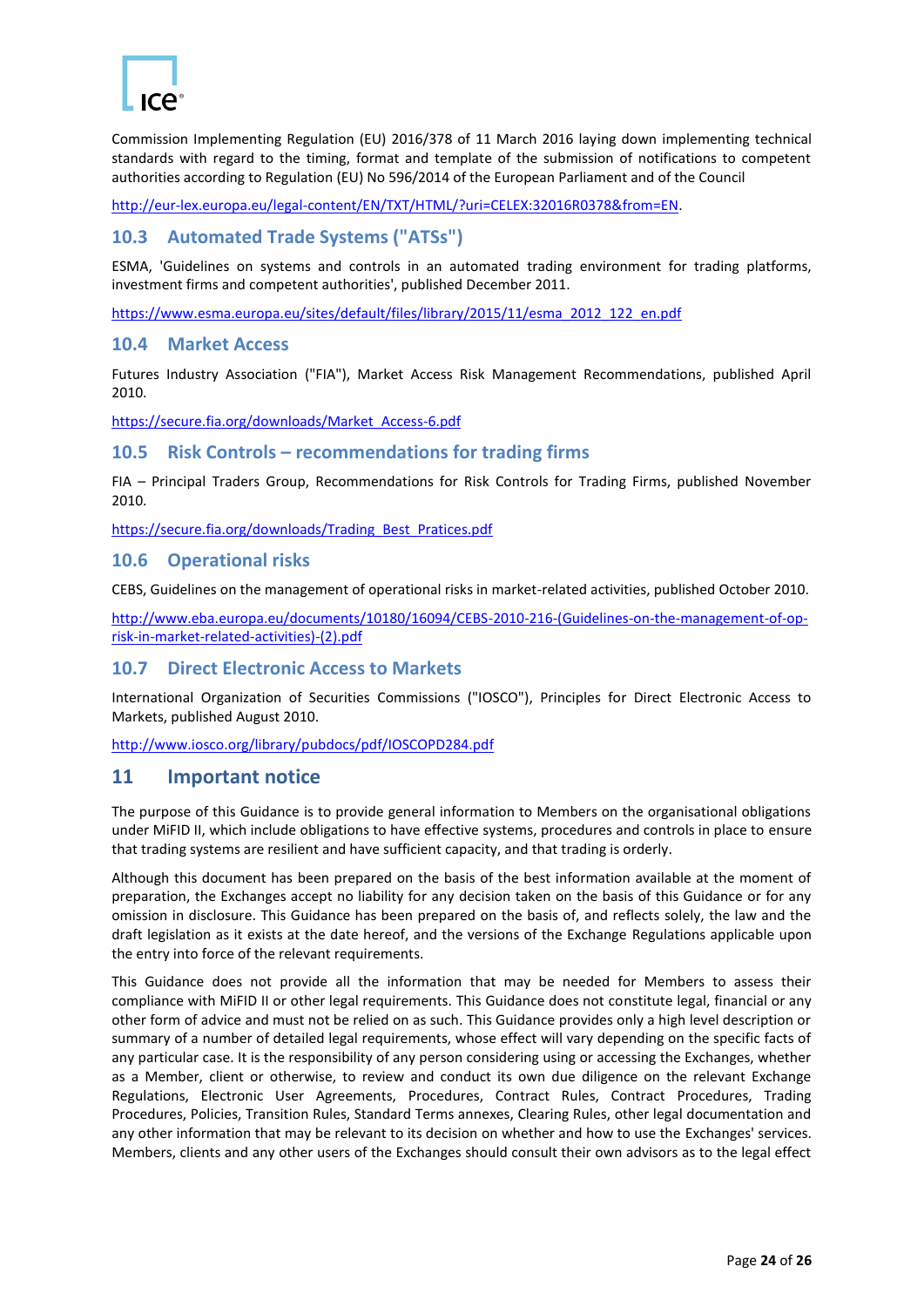

of the contracts they are party to, relevant documentation mentioned above and the appropriateness of any of the above for their particular circumstances.

The Exchange shall not in any circumstances be liable, whether in contract, tort, breach of statutory duty or otherwise, for any losses or damages that may be suffered as a result of using this Guidance. Such excluded losses or damages include (a) any loss of profit or revenue; (b) damage to reputation or loss of any contract or other business opportunity or goodwill; or (c) any indirect loss or consequential loss. No responsibility or liability is accepted for any differences of interpretation of legislative provisions and related guidance on which this Guidance is based. This paragraph does not extend to an exclusion of liability for, or remedy in respect of, fraudulent misrepresentation, death or personal injury caused by negligence or any other liability which by applicable law may not be excluded or restricted.

This Guidance has been prepared on the basis of English laws and the law of the European Union save as otherwise stated. However, issues under other laws, such as those of the place of business of a Member or client or governing laws of documentation between Members and clients (including, without limitation, Standard Terms annexes, brokerage agreements, execution agreements and clearing agreements), and the law of the location of any assets, may be relevant to any due diligence.

#### <span id="page-24-0"></span>**12 Glossary of Terms**

#### <span id="page-24-1"></span>**Algorithmic Trading**

MiFID II, Article 4(1)(39): Algorithmic trading means trading in financial instruments where a computer algorithm automatically determines individual parameters of orders such as whether to initiate the order, the timing, price or quantity of the order or how to manage the order after its submission, with limited or no human intervention, and does not include any system that is only used for the purpose of routing orders to one or more trading venues or for the processing of orders involving no determination of any trading parameters or for the confirmation of orders or the post-trade processing of executed transactions.

#### <span id="page-24-2"></span>**Direct Electronic Access or "DEA"**

MiFID II, Article 4(1)(41) - Direct electronic access means an arrangement where a member or participant or client of a trading venue permits a person to use its trading code so the person can electronically transmit orders relating to a financial instrument directly to the trading venue and includes arrangements which involve the use by a person of the infrastructure of the member or participant or client, or any connecting system provided by the member or participant or client, to transmit the orders (direct market access) and arrangements where such an infrastructure is not used by a person (sponsored access); and

Commission Delegated Regulation of 25.04.2016 as regards organisational requirements and operating conditions for investment firms, Article 20 -

(1) A person shall be considered not capable of electronically transmitting orders relating to a financial instrument directly to a trading venue in accordance with Article 4(1)(41) of Directive 2014/65/EU where that person cannot exercise discretion regarding the exact fraction of a second of order entry and the lifetime of the order within that timeframe.

(2) A person shall be considered not capable of such direct electronic order transmission where it takes place through arrangements for optimisation of order execution processes that determine the parameters of the order other than the venue or venues where the order should be submitted, unless these arrangements are embedded into the clients' systems and not into those of the member or participant of a regulated market or of an MTF or a client of an OTF.

#### <span id="page-24-3"></span>**High Frequency Algorithmic Trading Technique**

MiFID II, Article 4(1)(40) - 'high-frequency algorithmic trading technique' means an algorithmic trading technique characterised by: (a) infrastructure intended to minimise network and other types of latencies, including at least one of the following facilities for algorithmic order entry: co-location, proximity hosting or high-speed direct electronic access; (b) system-determination of order initiation, generation, routing or